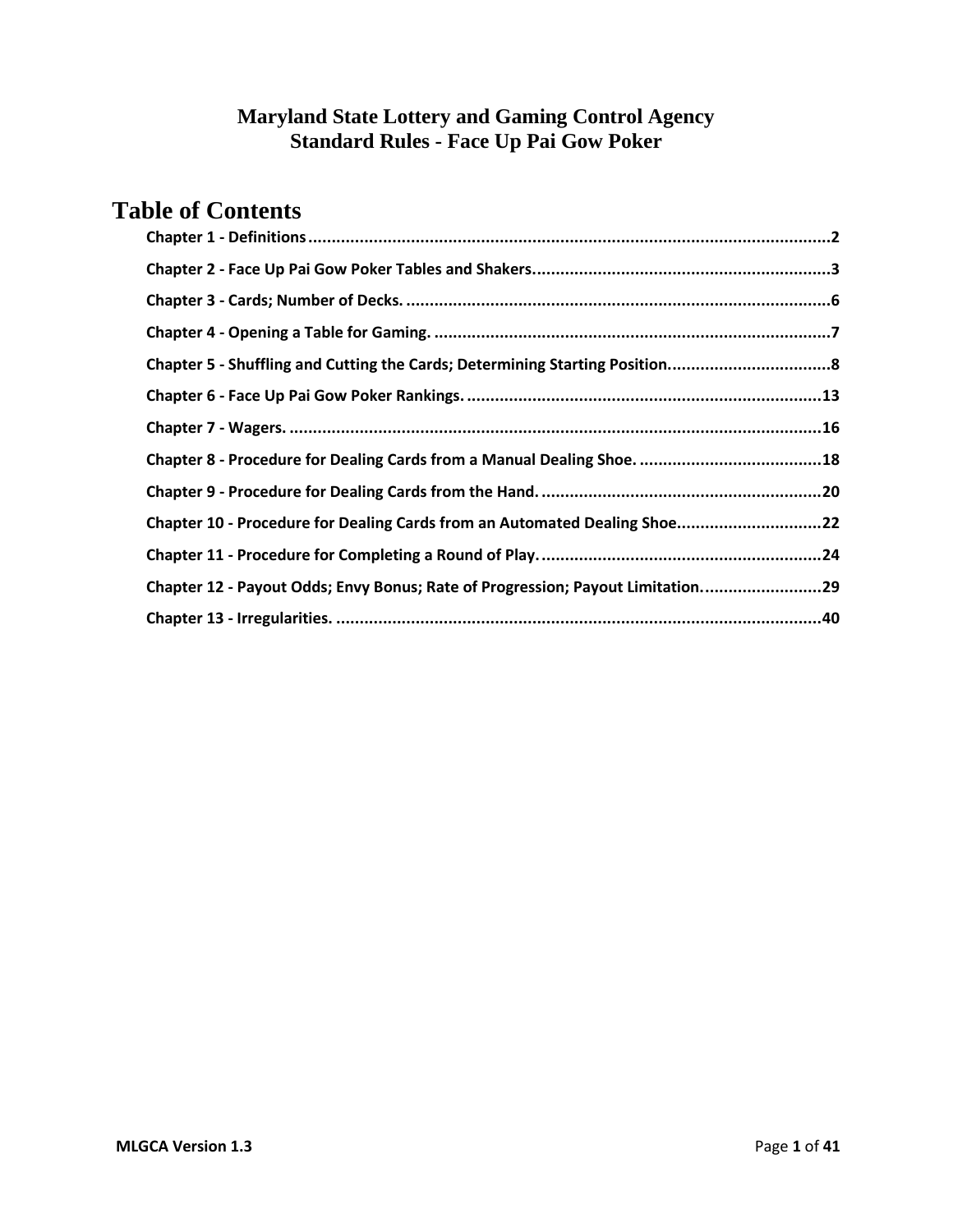### <span id="page-1-0"></span>**Chapter 1 - Definitions**

A. In this chapter the following terms have the meanings indicated.

B. Terms Defined.

(1) "Envy Bonus" means an additional fixed sum payout made to a player who placed a Qualifying Wager when another player at the Face Up Pai Gow Poker table is the holder of an Envy Bonus Qualifying Hand.

(2) "Envy Bonus Qualifying Hand" means a player's Face Up Pai Gow Poker hand with a rank of a four-of-a-kind or better formed from the seven cards dealt to a player.

(3) "High hand" means the five-card hand that is formed from the seven cards dealt so as to rank equal to or higher than the two-card low hand.

(4) "Low hand" means the two-card hand that is formed from the seven cards dealt so as to rank equal to or lower than the five-card high hand.

(5) "Qualifying Wager" means a Fortune Bonus Wager of at least \$5 which may entitle a player to an Envy Bonus.

(6) "Setting the hands" means the process of forming a high hand and low hand from the seven cards dealt.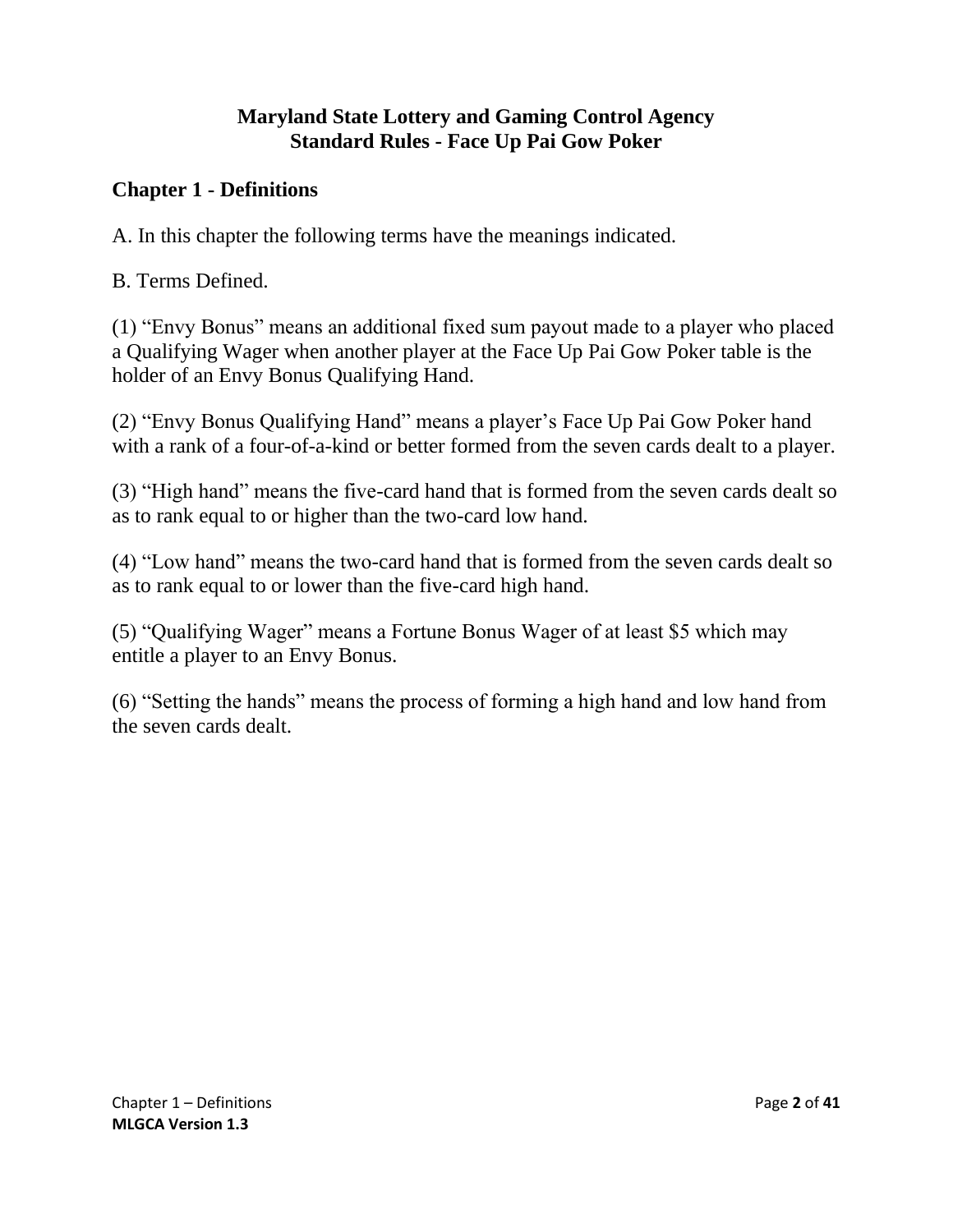### <span id="page-2-0"></span>**Chapter 2 - Face Up Pai Gow Poker Tables and Shakers.**

A. Face Up Pai Gow Poker shall be played at a table having betting positions for no more than six players on one side of the table and a place for the dealer on the opposite side of the table.

B. The layout for a Face Up Pai Gow Poker table shall be submitted to the Commission for approval and contain at least:

(1) The name or logo of the facility operator;

(2) A separate betting area designated for the placement of the Face Up Pai Gow Poker Wager for each player;

(3) Two separate areas designated for the placement of the high and low hands of each player;

(4) Two separate areas designated for the placement of the high and low hands of the dealer;

(5) If the facility operator offers the optional Fortune Bonus Wager authorized under Chapter 7 - Wagers, a separate area designated for the placement of the Fortune Bonus Wager for each player;

(6) If the facility operator offers the optional Progressive Payout Wager authorized under Chapter 7 - Wagers, a separate area designated for the placement of the Progressive Payout Wager for each player;

(7) Inscriptions that advise a player of the payout odds or amounts for all permissible wagers offered by the facility operator, except that if the information is not inscribed on the layout, a sign identifying the payout odds or amounts for all permissible wagers shall be posted at each Face Up Pai Gow Poker table; and

(8) An inscription indicating the payout limit per hand established by the facility operator under Chapter 12 – Payout Odds; Envy Bonus; Rate of Progression; Payout Limitation or a generic inscription indicating the game is subject to the posted payout limit, except that if the information is not inscribed on the layout, a sign identifying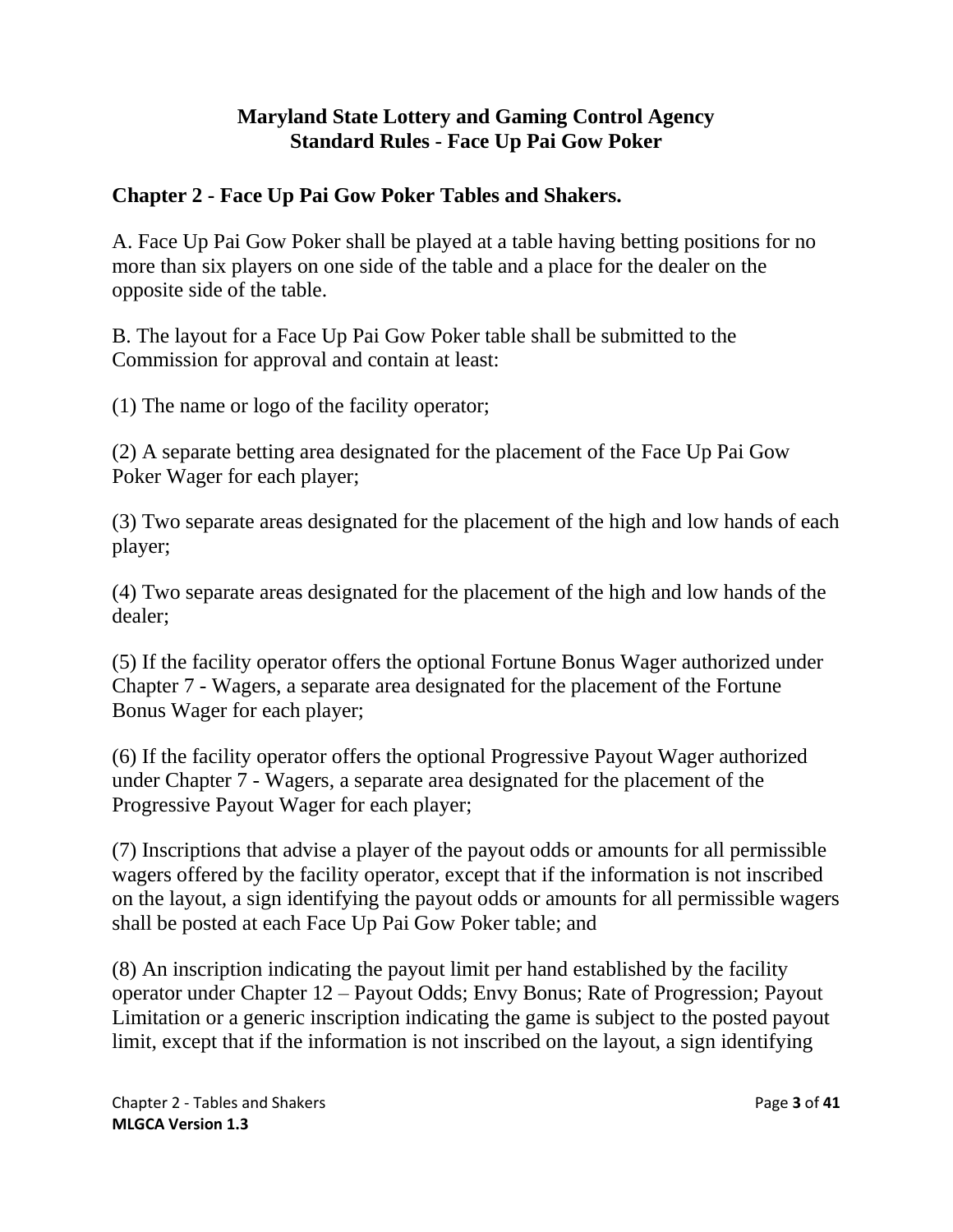the payout odds or amounts for all permissible wagers shall be posted at each Face Up Pai Gow Poker table.

C. The starting position for the dealing or delivery of the cards may be determined with:

(1) A Face Up Pai Gow Poker shaker, which:

(a) Shall be designed and constructed to maintain the integrity of the game;

(b) Shall be the responsibility of the dealer; and

(i) May not be left unattended while at the table;

(ii) Shall be capable of housing three dice that when not being shaken shall be maintained within the Face Up Pai Gow Poker shaker.

(c) If the shaker contains dice for use in gaming, may not remain on a table for more than 24 hours;

(d) Shall be designed to prevent the dice from being seen while being shaken; and

(e) Shall have the name or logo of the facility operator imprinted or impressed thereon;

(2) A computerized random number generator which shall be submitted to, and approved by, the Commission prior to its use; or

(3) A flat button which shall be submitted to, and approved by, the Commission prior to its use.

D. If a facility operator offers the optional Progressive Payout Wager in accordance with Chapter 7 - Wagers, a Face Up Pai Gow Poker table shall have a progressive table game system for the placement of Progressive Payout Wagers and include:

(1) A wagering device at each betting position that acknowledges or accepts the placement of the Progressive Payout Wager; and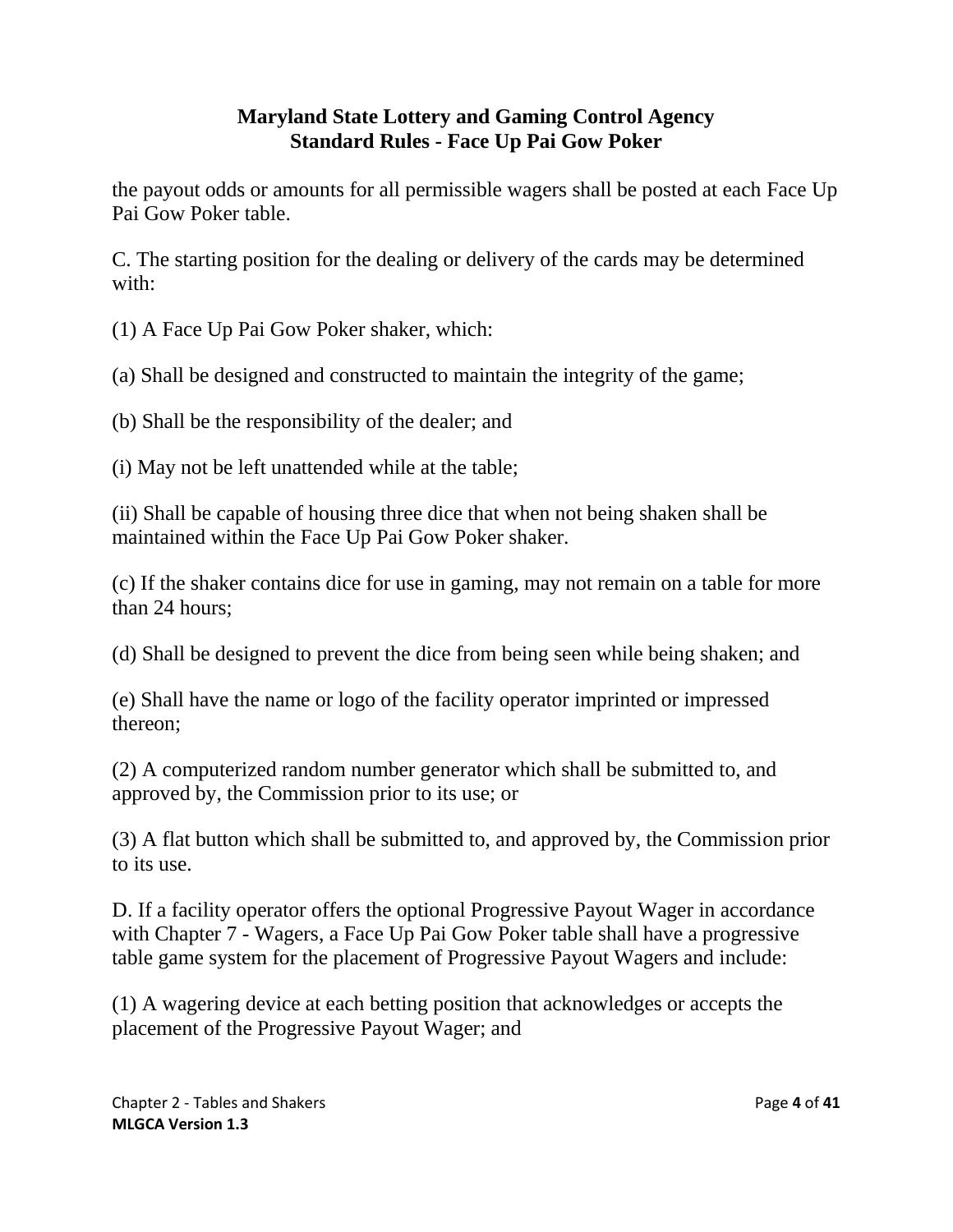(2) A device that controls or monitors the placement of Progressive Payout Wagers at the gaming table, including a mechanism, such as a lock-out button, that prevents the placement of any Progressive Payout Wager that a player attempts to place after the dealer has announced "no more bets".

E. A Face Up Pai Gow Poker table shall have a:

(1) Drop box and tip box attached on the same side of the gaming table as, but on opposite sides of, the dealer, as approved by the Commission; and

(2) Discard rack securely attached to the top of the dealer's side of the table.

F. The Commission may approve an alternative location for the tip box if a card shuffling device or other table game equipment prevents the placement of the drop box and tip box on the same side of the gaming table as, but on opposite sides of, the dealer.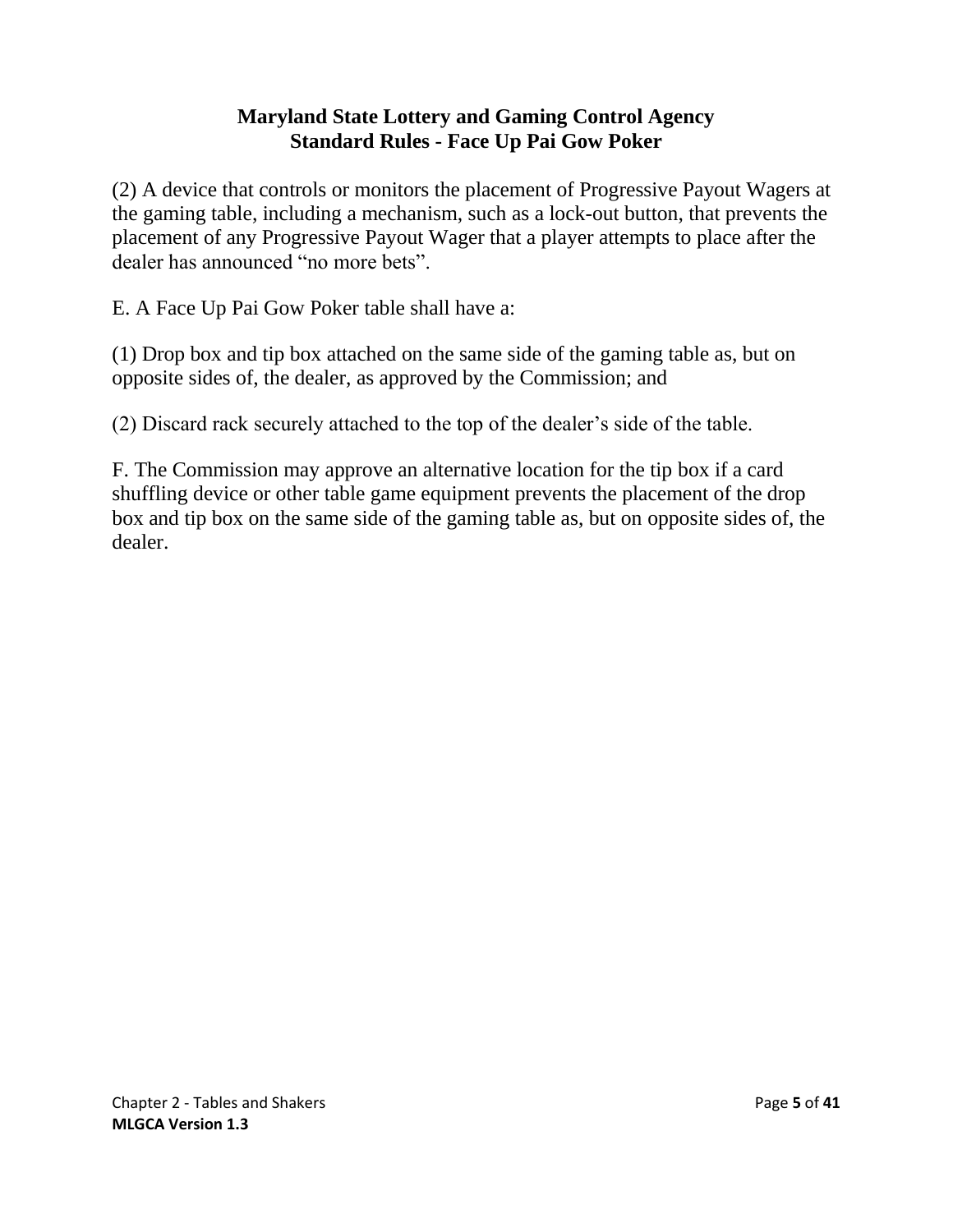### <span id="page-5-0"></span>**Chapter 3 - Cards; Number of Decks.**

A. Except as provided in §B in this chapter:

(1) Face Up Pai Gow Poker shall be played with one deck of cards;

(2) The cards of a deck shall be identical in appearance;

(3) A deck shall contain:

(a) Two cover cards; and

(b) One joker; and

(4) A facility operator may use decks that are manufactured with two jokers provided that only one joker is used for gaming.

B. If an automated card shuffling device is utilized, Face Up Pai Gow Poker may be played with two decks of cards that meet these requirements:

(1) The cards in each deck are the same design, except that the backs of the cards in one deck shall be of a different color than the cards in the other deck;

(2) One deck of cards shall be shuffled and stored in the automated card shuffling device while the other deck is being used to play the game;

(3) Both decks of cards shall be continuously alternated in and out of play, with each deck being used for every other round of play; and

(4) The cards from only one deck may be placed in the discard rack at any given time.

C. The decks of cards used in Face Up Pai Gow Poker shall be changed:

(1) At least every 4 hours if the cards are dealt by hand; or

(2) At least every 8 hours if the cards are dealt from a manual or automated dealing shoe.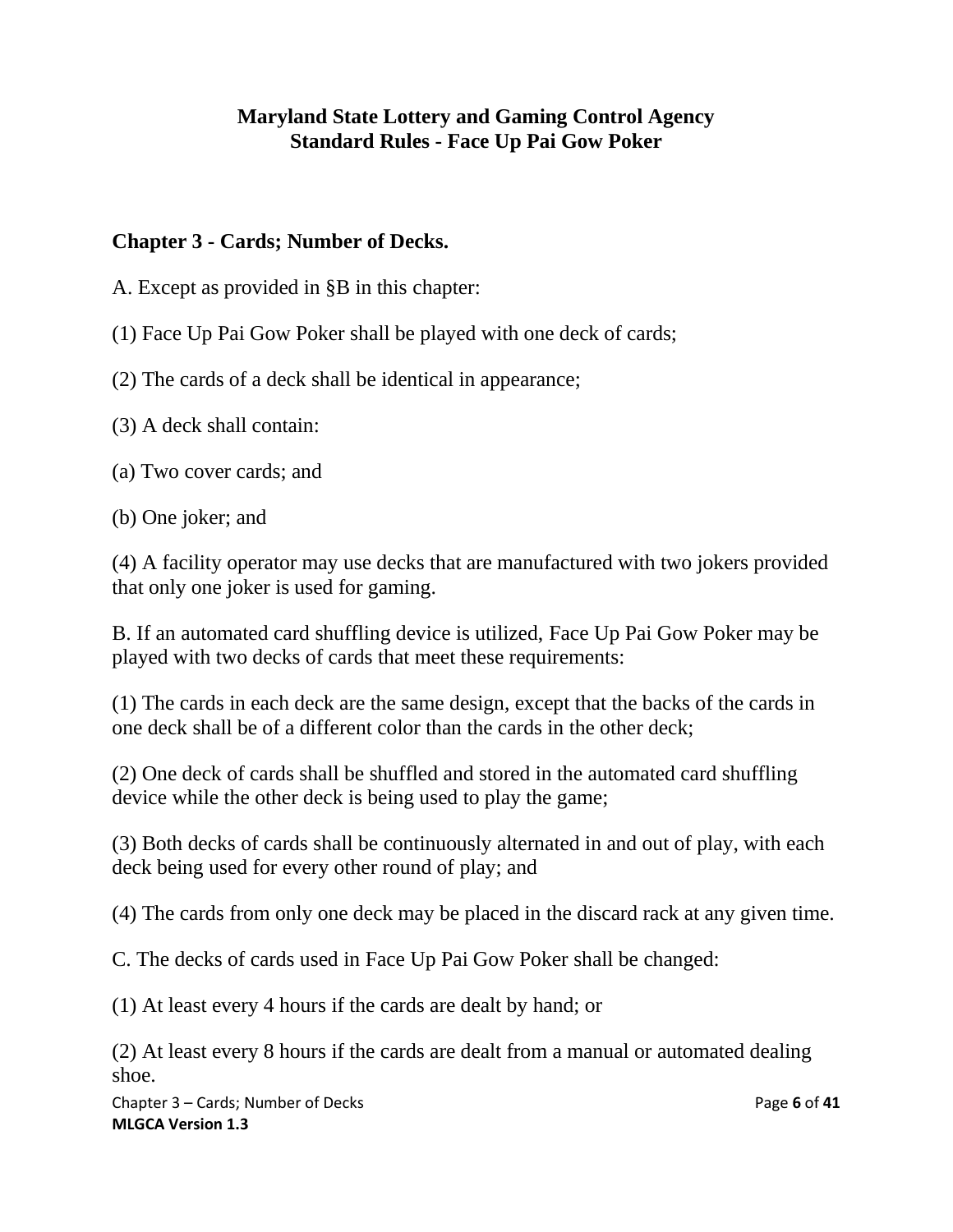# <span id="page-6-0"></span>**Chapter 4 - Opening a Table for Gaming.**

A. After receiving one or more decks of cards at the table, the dealer shall inspect the cards for any defects and a floorperson assigned to the table shall verify the inspection.

B. If the deck of cards used by the facility operator contains two jokers, the dealer and a floorperson shall ensure that only one joker is utilized and that the other joker is torn in half and placed in the box, envelope or container from which the deck originated.

(1) After the cards are inspected, the cards shall be spread out face up on the table for visual inspection by the first player to arrive at the table.

(2) The cards shall be spread in horizontal fan shaped columns by deck according to suit and in sequence and include the one joker.

C. After the first player arriving at the table is afforded an opportunity to visually inspect the cards, the dealer shall:

(1) Turn the cards face down on the table;

(2) Mix the cards thoroughly by a washing them; and

(3) Stack the cards.

D. After the cards have been stacked, the dealer shall shuffle them in accordance with Chapter 5 – Shuffling and Cutting the Cards; Determining Starting Position.

E. If an automated card shuffling device is utilized and two decks of cards are received at the table, each deck of cards shall be spread for inspection, mixed, stacked and shuffled in accordance with §§A—D of this chapter.

F. If the decks of cards received at the table are pre-inspected and pre-shuffled, §§A— E of this chapter do not apply.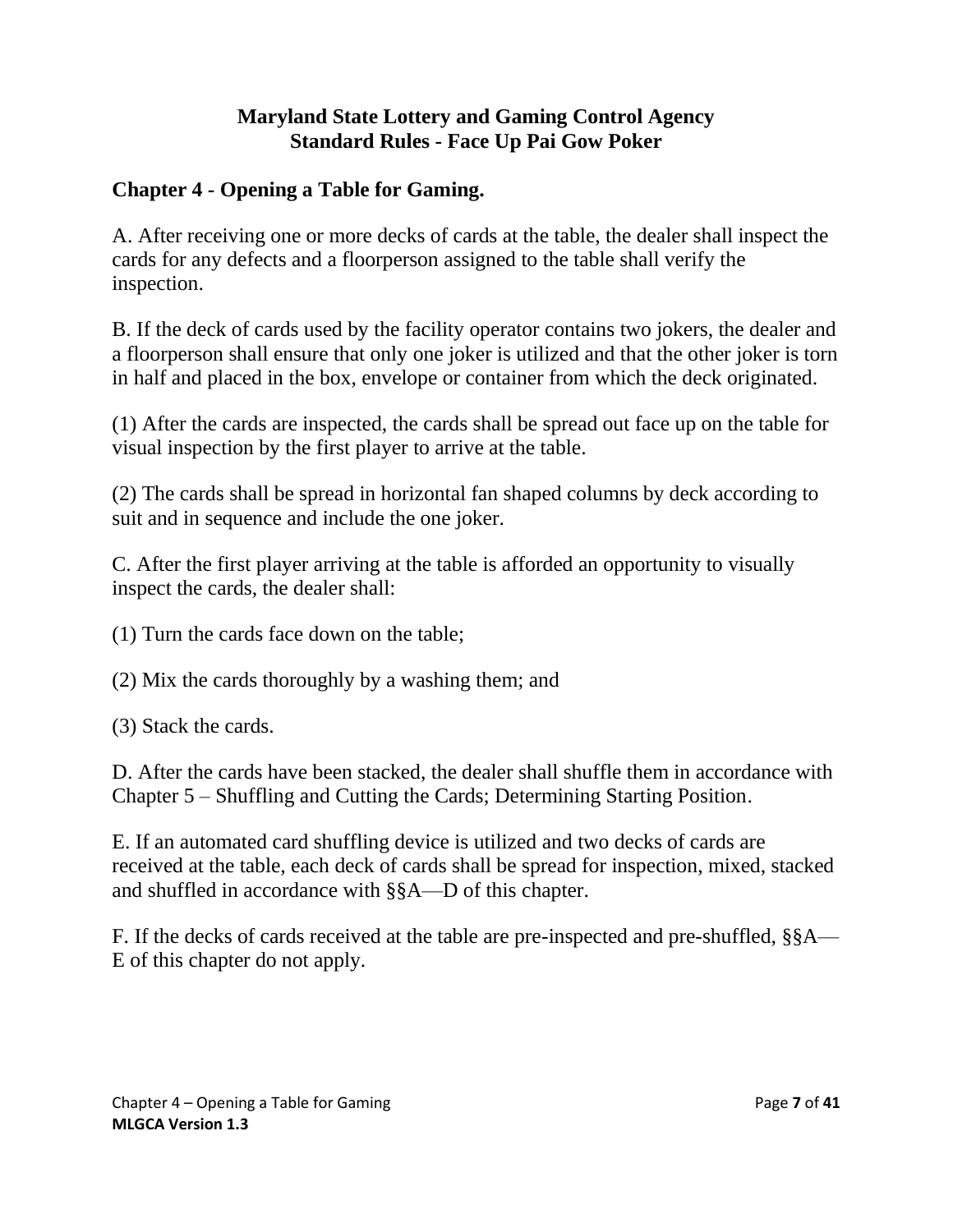# <span id="page-7-0"></span>**Chapter 5 - Shuffling and Cutting the Cards; Determining Starting Position.**

A. Unless the cards were pre-shuffled, the dealer shall shuffle the cards so they are randomly intermixed, manually or with an automated card shuffling device:

(1) Immediately prior to commencement of play;

(2) After each round of play has been completed; or

(3) When directed by the floor person or above.

B. A facility operator may use an automated card shuffling device which, upon completion of the shuffling of the cards, inserts the stack of cards directly into a dealing shoe.

C. After the cards have been shuffled and placed in a single stack by the dealer or automated card shuffling device, the dealer shall:

(1) If the cards were shuffled using an automated card shuffling device, determine the starting position in accordance with §I of this chapter and deal the cards in accordance with Chapter 8 – Procedure for Dealing Cards from a Manual Dealing Shoe, Chapter 9 – Procedure for Dealing Cards from the Hand, or Chapter 10 – Procedure for Dealing Cards from an Automated Dealing Shoe; or

(2) If the cards were shuffled manually, cut the cards in accordance with the procedures in §§D—F of this chapter.

D. Upon completion of a manual shuffle, the dealer shall place the stack of cards on top of one of the cover cards.

(1) The dealer shall offer the stack of cards to be cut, with the backs facing away from the dealer, to the player determined under §E of this chapter.

(2) If no player accepts the cut, the dealer shall cut the cards.

E. The dealer shall offer the cut of the cards to a player in the following order:

(1) The first player arriving at the table, if the game is just beginning;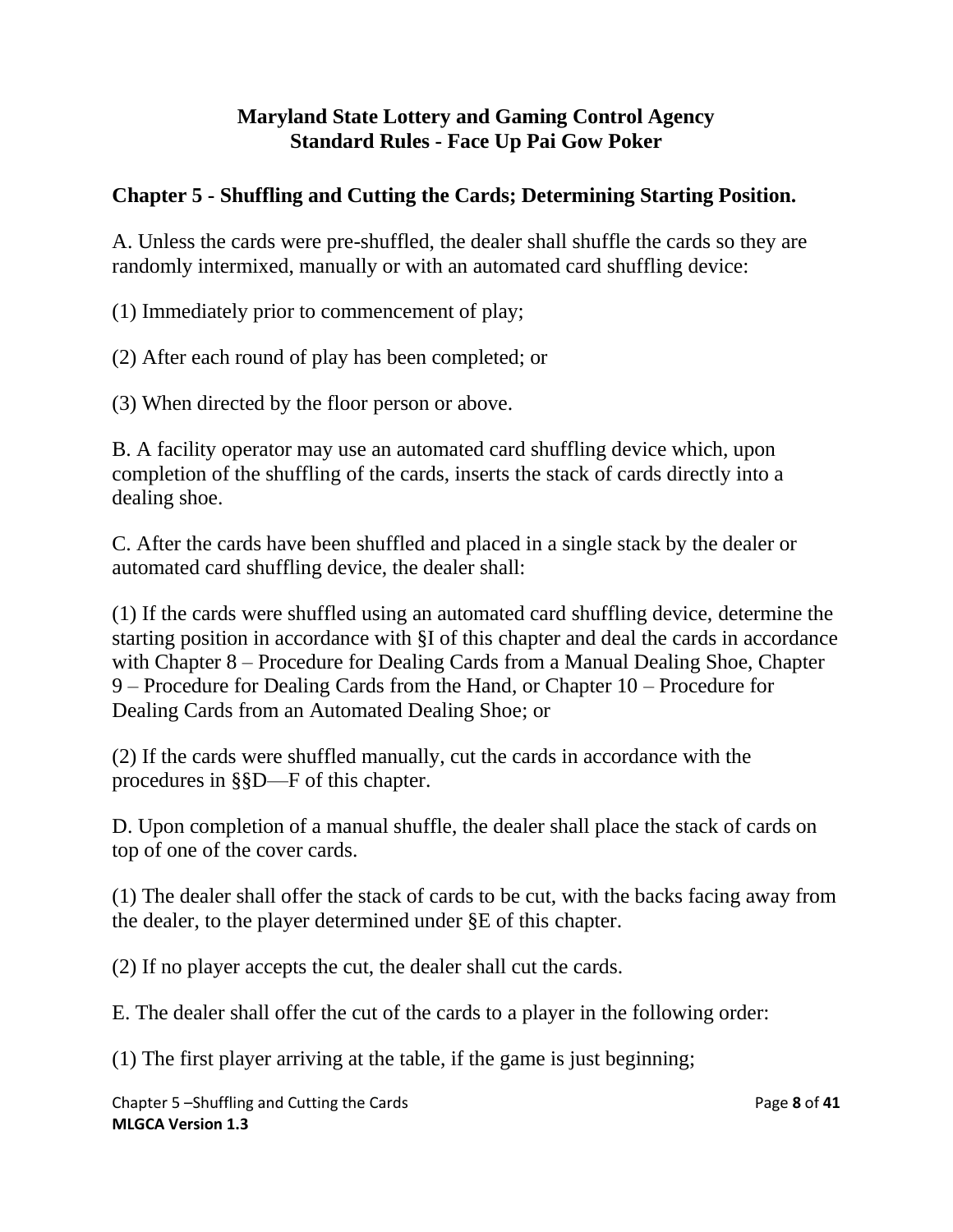(2) The player who accepts the bank under Chapter 12 –Procedure for Dealing if offered by the facility operator;

(3) The player to the right of the bank, and around the table in a counterclockwise manner, until a player accepts the cut; and

(4) The player at the farthest position to the right of the dealer, except that if this player refuses, the offer to cut the cards shall rotate to each player in a counterclockwise manner.

F. The player or dealer making the cut shall place the second cover card in the stack at least ten cards from the top or the bottom of the deck, and after the second cover card has been inserted, the dealer shall:

(1) Take the second cover card and all the cards on top of the second cover card and place them on the bottom of the stack;

(2) Remove the first cover card and place it on the bottom of the stack;

(3) Remove one of the cover cards and:

(a) Place it in the discard rack; or

(b) Use it as an additional cover card to be inserted four cards from the bottom of the deck;

(4) Determine the starting position in accordance with §I of this chapter; and

(5) Deal the cards in accordance with Chapter 8 – Procedure for Dealing Cards from a Manual Dealing Shoe, Chapter 9 – Procedure for Dealing Cards from the Hand, and Chapter 10 – Procedure for Dealing Cards from an Automated Dealing Shoe.

G. After the cards have been cut and before the cards are dealt:

(1) A floor person or above may require the cards to be recut if the floor person determines that the cut was performed improperly or in any way that might affect the integrity or fairness of the game; and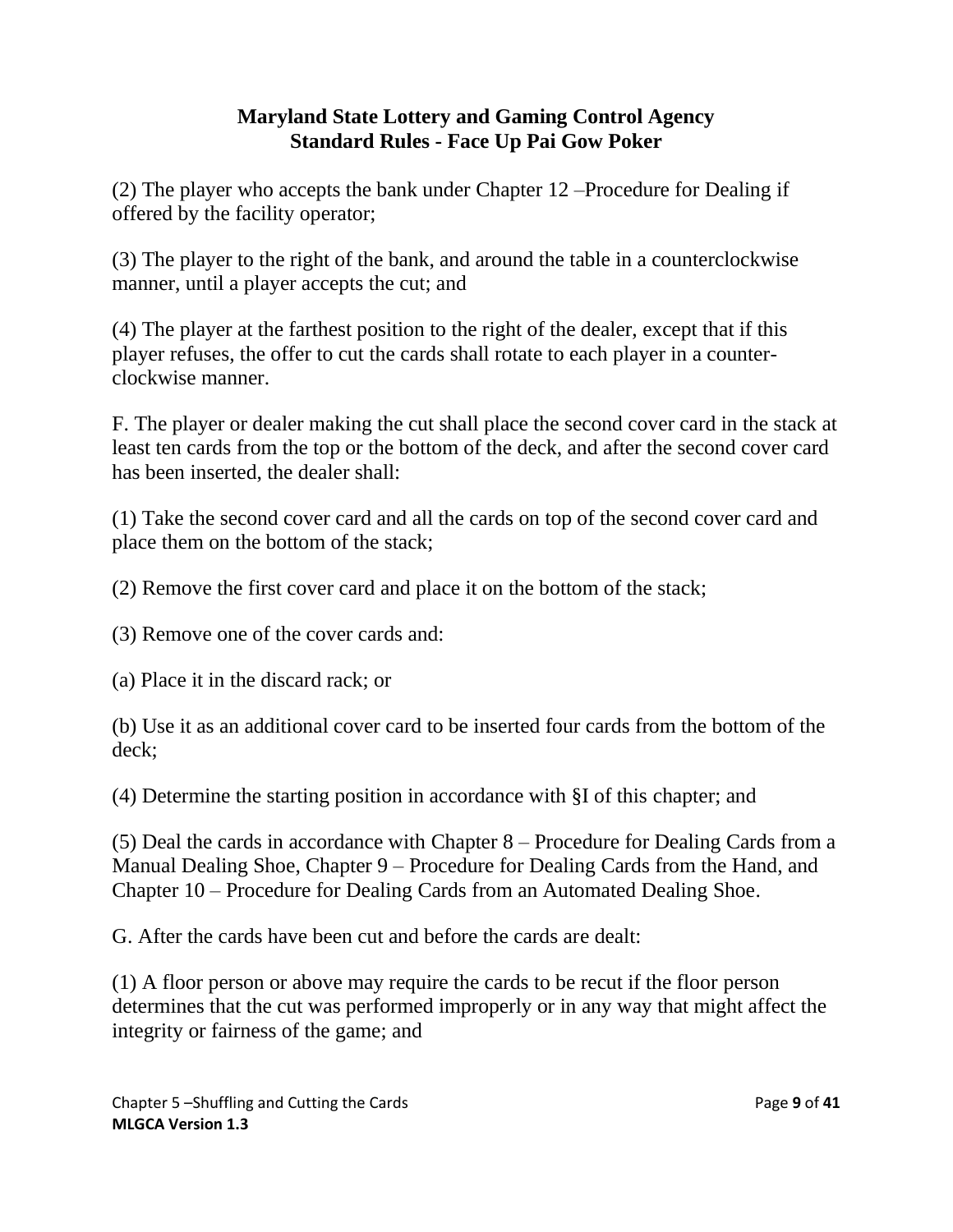(2) If a recut is required, the cards shall be recut either by the player who last cut the cards, or by the next person entitled to cut the cards, as determined under §E of this chapter.

H. If there is no gaming activity at a Face Up Pai Gow Poker table which is open for gaming, the dealer shall:

(1) Remove the cards from the dealing shoe and discard rack;

(2) Unless a player requests that the cards be spread face up on the table, spread out the cards on the table face down; and

(3) After the first player arriving at the table is afforded an opportunity to visually inspect the cards, complete the procedures in Chapter 4 – Opening a Table for Gaming.

(4) If there is no automated shuffling device in use, thoroughly mix the cards by washing them, and stack and shuffle them.

(5) If an automated shuffling device is in use, stack the cards and place them into the automated shuffling device to be shuffled, and:

(a) Remove a deck of cards already in the shuffler;

(b) If the automated card shuffling device stores a single deck of shuffled cards inside the shuffler in a secure manner, unless a player requests otherwise, is not required to spread the deck of cards removed from the shuffler for inspection or reshuffle it prior to being dealt.

I. A facility operator may use a dealing shoe or other device that automatically reshuffles and counts the cards provided that the device is submitted to the Commission and approved prior to its use in the facility.

J. If a facility operator is utilizing the approved device, §§B—G of this chapter do not apply.

K. To determine the starting position for the dealing of cards, the facility operator shall use:

Chapter 5 –Shuffling and Cutting the Cards Page **10** of **41 MLGCA Version 1.3**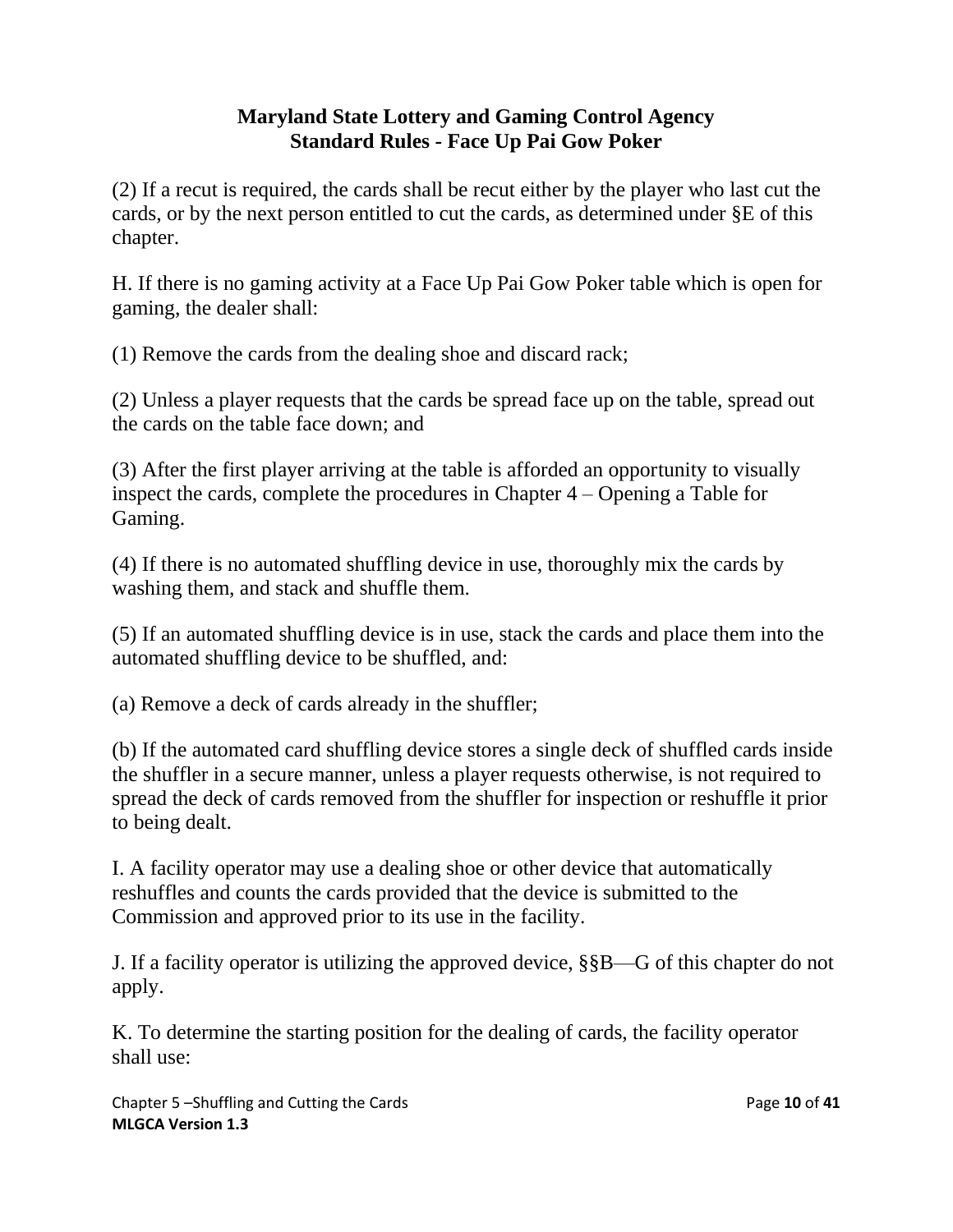(1) A Face Up Pai Gow Poker shaker in accordance with the following procedures:

(a) The dealer shall shake the Face Up Pai Gow Poker shaker at least three times to cause a random mixture of the dice;

(b) The dealer shall:

(i) Remove the lid covering the Face Up Pai Gow Poker shaker and place the uncovered shaker on the designated area of the table layout; and

(ii) Total the dice and announce the total;

(c) Regardless of whether there is a wager at the betting position, to determine the starting position the dealer shall count each betting position in order beginning with the dealer as number one and continuing around the table in a counter-clockwise manner, until the count matches the total of the three dice.

(d) After the dealing procedures required under Chapter 8 – Procedure for Dealing Cards from a Manual Dealing Shoe, Chapter 9 – Procedure for Dealing Cards from the Hand, and Chapter 10 – Procedure for Dealing Cards from an Automated Dealing Shoe have been completed, the dealer shall place the cover on the Face Up Pai Gow Poker shaker and shake the shaker once and place it to the right of the dealer;

(2) A computerized random number generator to select and display a number from 1 to  $7:$ 

(a) To determine the starting position, the dealer shall count each betting position in order, regardless of whether there is a wager at the betting position, beginning with the dealer as number one and continuing around the table in a counterclockwise manner until the count matches the number displayed by the random number generator; and

(3) If an automated card shuffling device and dealing shoe are used under Chapter 10 – Procedure for Dealing Cards from an Automated Dealing Shoe, a flat button to indicate the starting position:

(a) At the commencement of play, the button shall be placed in front of the dealer; and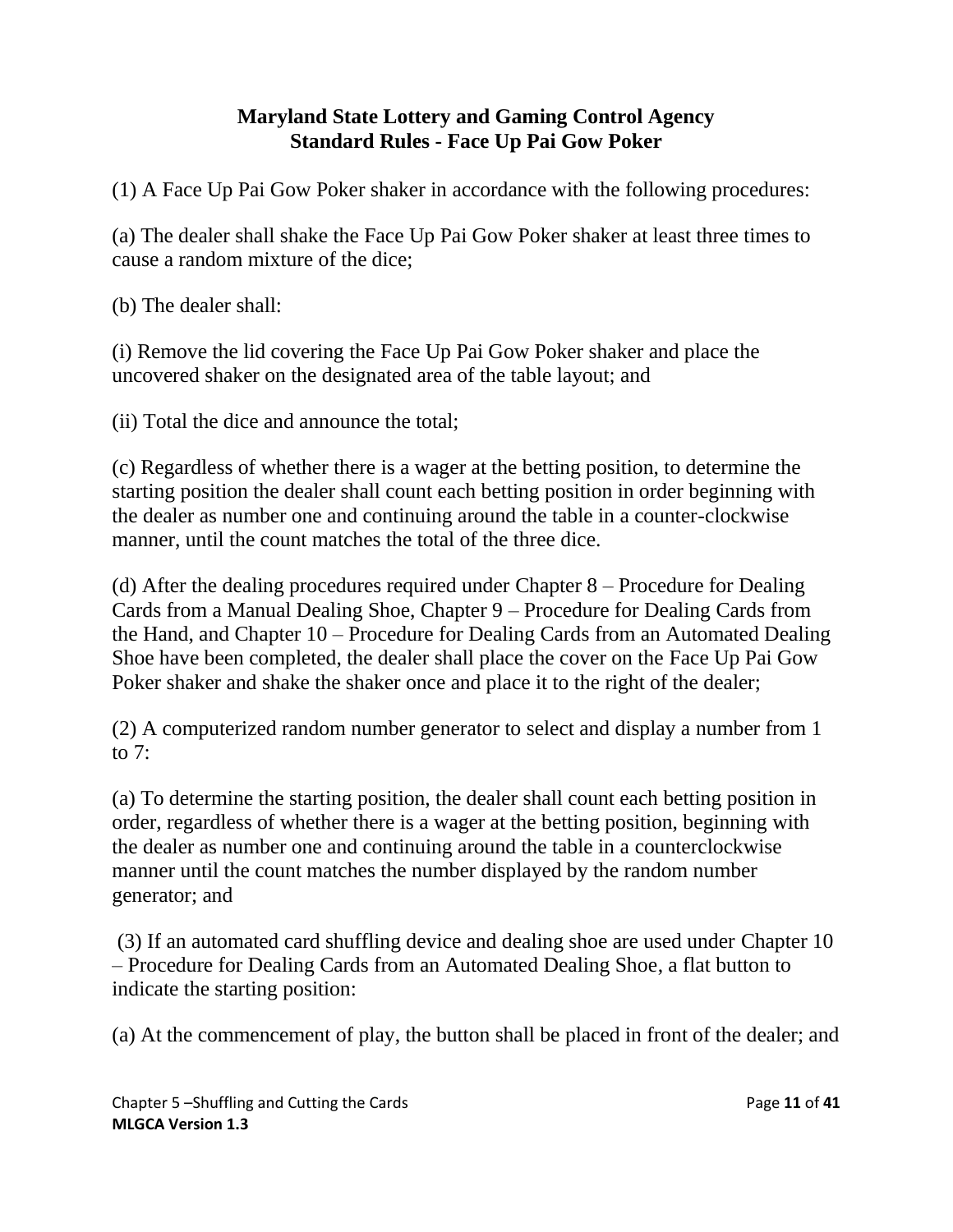(b) The button shall rotate around the table in a clockwise manner after each round of play.

L. After the starting position for a round of play has been determined, a facility operator may mark that position with an additional cover card or similar object approved by the Commission.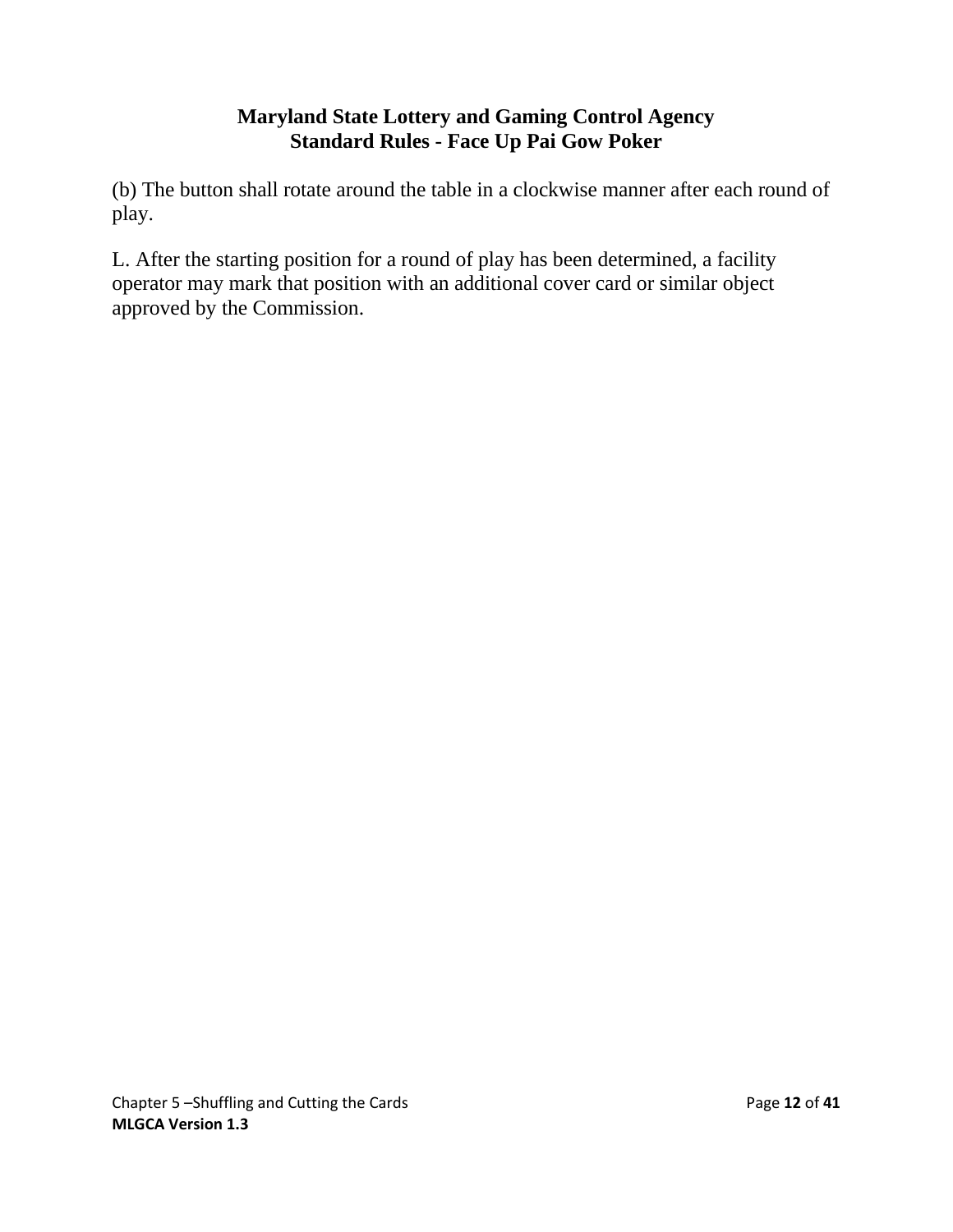### <span id="page-12-0"></span>**Chapter 6 - Face Up Pai Gow Poker Rankings.**

A. In order of highest to lowest rank, the rank of the cards used in Face Up Pai Gow Poker is: ace, king, queen, jack, 10, 9, 8, 7, 6, 5, 4, 3, and 2, and:

(1) Notwithstanding §A of this chapter, an ace may be used to complete a straight flush or a straight formed with a 2, 3, 4, and 5, but may not be combined with any other sequence of cards; and

(2) The joker shall be used and ranked as an ace or may be used as any card to complete a straight, a flush, a straight flush or a royal flush.

B. The permissible Poker hands at the game of Face Up Pai Gow Poker, in order of highest to lowest rank are:

(1) Five aces, which is a high hand consisting of four aces and a joker;

(2) A royal flush, which is a high hand consisting of an ace, king, queen, jack and 10 of the same suit or a king, queen, jack, and 10 of the same suit and a joker;

(3) A straight flush, which is a high hand consisting of five cards of the same suit in consecutive ranking, with ace, 2, 3, 4, and 5 being the highest ranking straight flush; king, queen, jack, 10, and 9 being the second highest ranking straight flush; and 2, 3, 4, 5, and 6 being the lowest ranking straight flush;

(4) A four-of-a-kind, which is a high hand consisting of four cards of the same rank, with four aces being the highest ranking four-of-a-kind and four 2s being the lowest ranking four-of-a-kind;

(5) A full house, which is a high hand consisting of a three-of-a-kind and a pair, with three aces and two kings being the highest ranking full house and three 2s and two 3s being the lowest ranking full house;

(6) A flush, which is a high hand consisting of five cards of the same suit. When comparing two flushes, the hand which contains the highest ranking card, as provided in §A of this chapter, which is not in the other hand, shall be considered the higher ranking hand;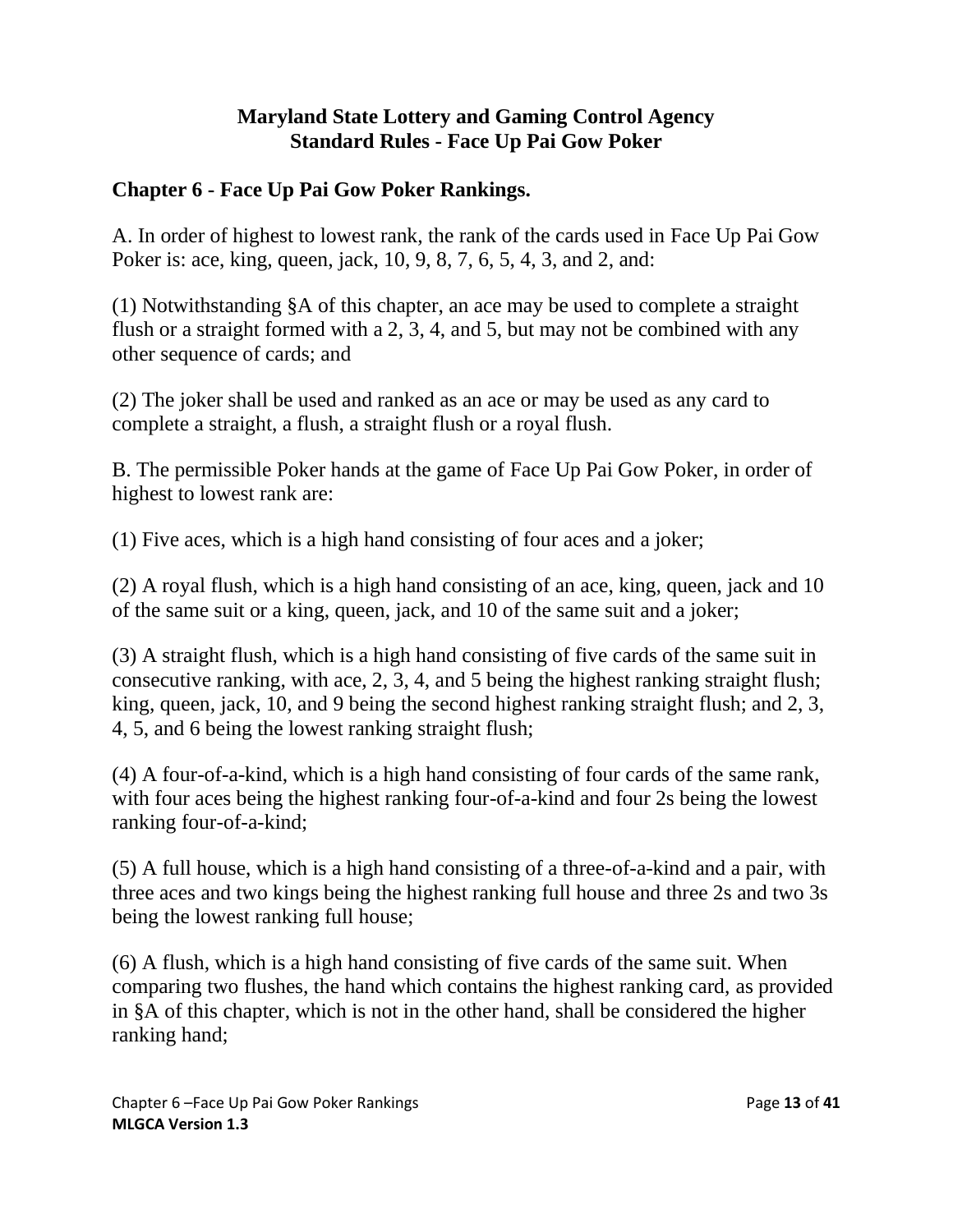(7) A straight, which is a high hand consisting of five cards of consecutive rank, regardless of suit, with an ace, king, queen, jack, and 10 being the highest ranking straight; an ace, 2, 3, 4, and 5 being the second highest ranking straight; and a 2, 3, 4, 5, and 6 being the lowest ranking straight;

(8) A three-of-a-kind, which is a high hand containing three cards of the same rank, with three aces being the highest ranking three-of-a-kind and three 2s being the lowest ranking three-of-a-kind;

(9) Three pair, which is a high hand containing three pairs, with three aces, three kings and three queens being the highest ranking three pair hand and three 4s, three 3s and three 2s being the lowest ranking three pair hand.

(10) Two pair, which is a high hand containing two pairs, with two aces and two kings being the highest ranking two pair hand and two 3s and two 2s being the lowest ranking two pair hand; and

(11) A pair, which is either a high hand or a low hand consisting of two cards of the same rank, with two aces being the highest ranking pair and two 2s being the lowest ranking pair.

C. When comparing two high hands or two low hands that are of identical hand rank under §B of this chapter, or contain none of the hands listed in §B of this chapter:

(1) The hand that contains the highest ranking card under §A of this chapter which is not in the other hand, is the higher ranking hand; or

(2) If the two hands are of identical rank after the application of this section, the hands are a tie.

D. If a facility operator offers the optional Fortune Bonus Wager under Chapter 7 - Wagers, the following seven-card hands rank higher than a hand of five aces as described in §B of this chapter and shall be used to determine the amount of the Fortune Bonus Wager payout or Envy Bonus payment to a winning player:

(1) A seven-card straight flush with no joker, which is a hand consisting of seven cards of the same suit in consecutive ranking with no joker used to complete the straight flush;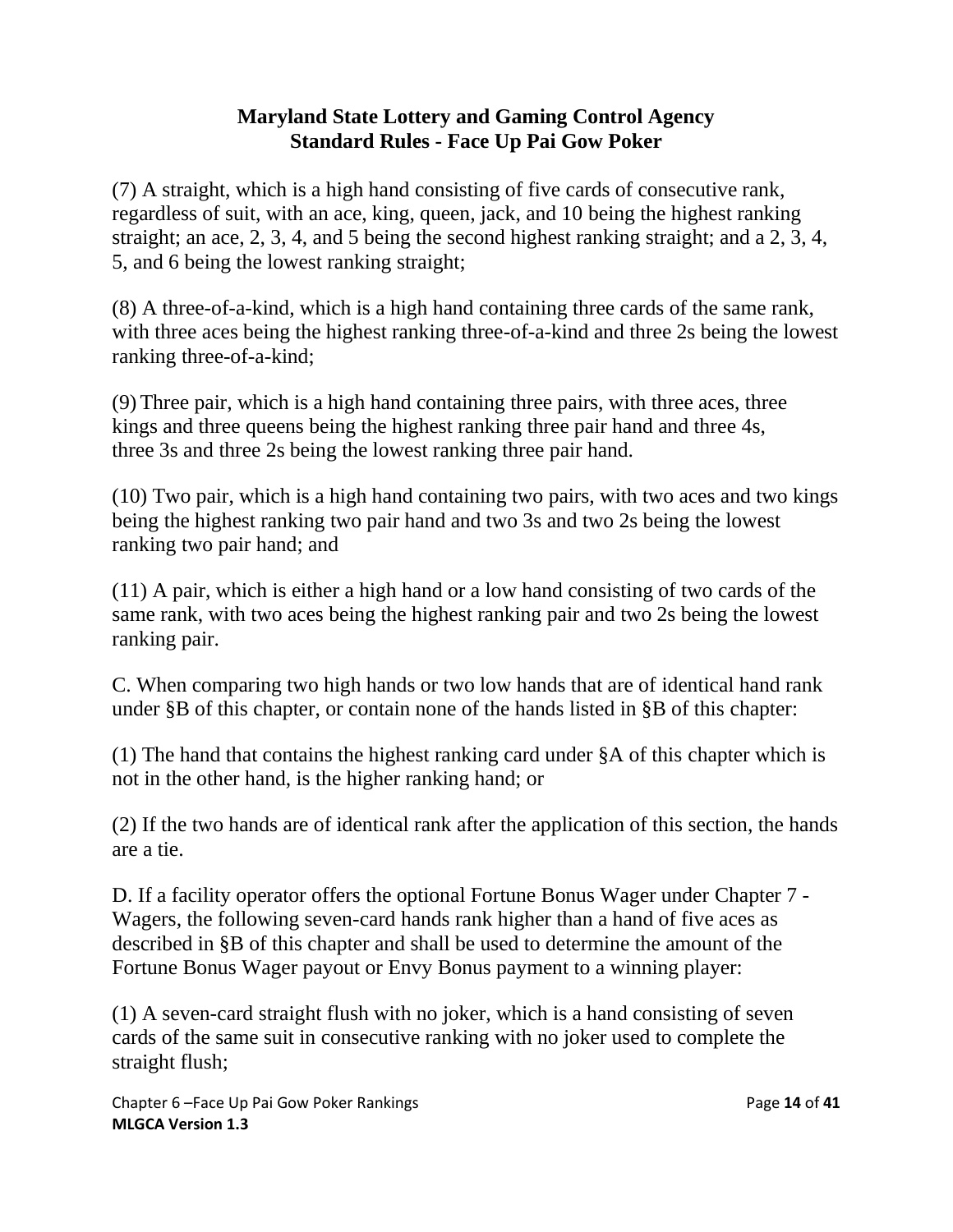(2) A royal flush plus Royal Match, which is a seven-card hand consisting of an ace, king, queen, jack, and a 10 of the same suit, with or without a joker, with an additional king and queen of a same suit;

(3) A seven-card straight flush with joker, which is a hand consisting of seven cards of the same suit in consecutive ranking with a joker being used to complete the straight flush.

E. If a facility operator offers the optional Progressive Payout Wager under Chapter 7 - Wagers, the following seven-card hands shall be used to determine the amount of the progressive payout to a winning player:

(1) Seven-card straight flush is a hand consisting of seven cards of the same suit in consecutive ranking, with or without a joker;

(2) Five aces, which is a hand consisting of four aces and a joker;

(3) A royal flush, which is a hand consisting of an ace, king, queen, jack and 10 of the same suit or a king, queen, jack and 10 of the same suit and a joker;

(4) A straight flush, which is a hand consisting of five cards of the same suit in consecutive ranking;

(5) A four-of-a-kind, which is a hand consisting of four cards of the same rank; and

(6) A full house, which is a hand consisting of a three-of-a-kind and a pair.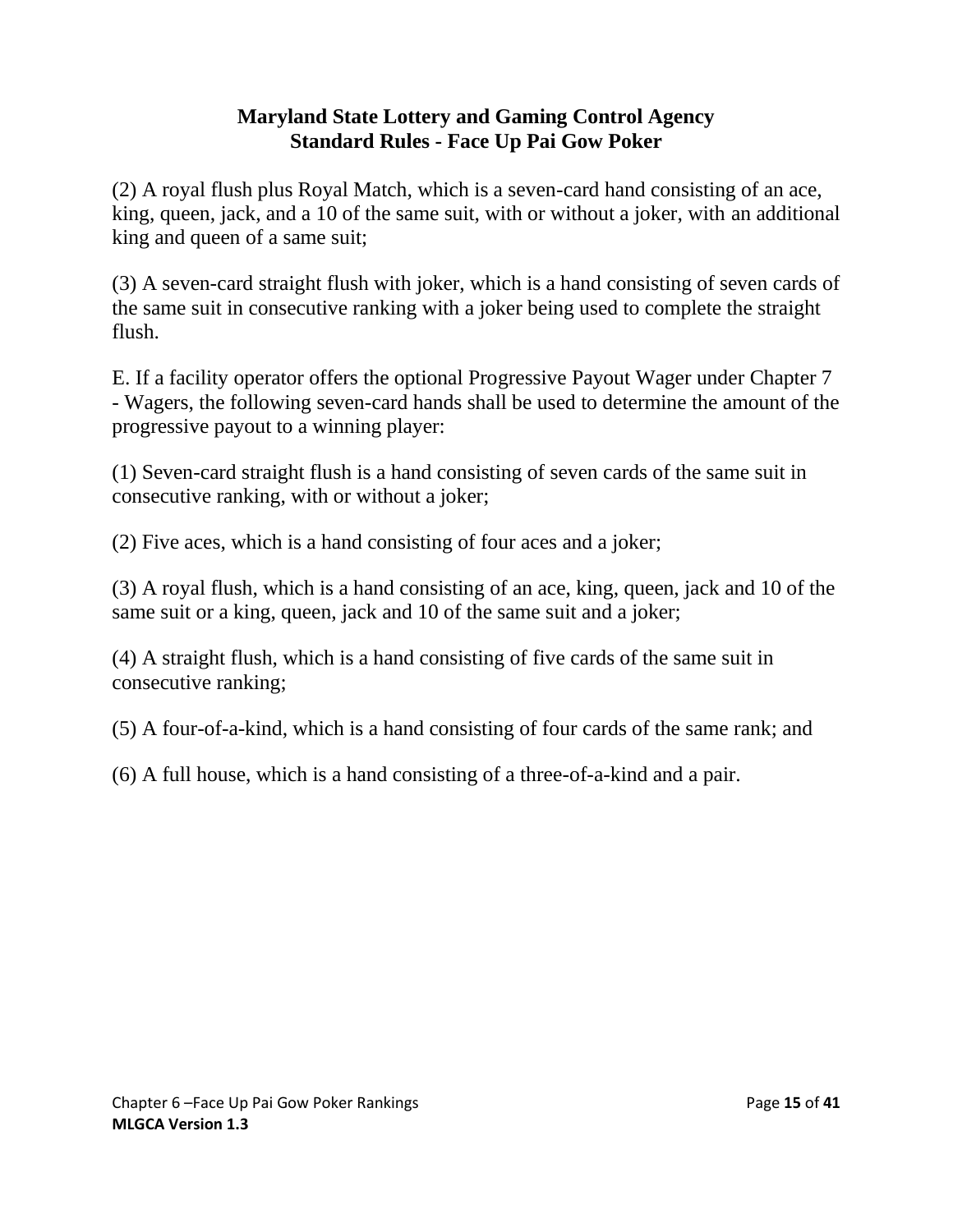#### <span id="page-15-0"></span>**Chapter 7 - Wagers.**

A. A player shall make a wager at Face Up Pai Gow Poker by placing a value chip, plaque or other Commission-approved wagering instrument on the appropriate areas of the Face Up Pai Gow Poker layout.

B. A verbal wager accompanied by cash may not be accepted.

C. Only a player who is seated at a Face Up Pai Gow Poker table may wager at the game.

(1) After a player has placed a wager and received cards, the player shall remain seated until the completion of the round of play.

(2) If a player leaves the table during a round of play, a wager made by the player may be considered abandoned and may be treated as a losing wager.

D. To participate in a round of play and compete against the dealer's high and low hands, a player shall place a Face Up Pai Gow Poker Wager.

(1) A player shall place a wager at Face Up Pai Gow Poker prior to the dealer announcing "no more bets" in accordance with the dealing procedures in Chapter 8 – Procedure for Dealing Cards from a Manual Dealing Shoe, Chapter 9 – Procedure for Dealing Cards from the Hand, and Chapter 10 – Procedure for Dealing Cards from an Automated Dealing Shoe.

(2) A player may not make, increase or withdraw a wager after the dealer has announced "no more bets".

E. If specified in its Rules Submission, a facility operator may offer to each player who placed a Face Up Pai Gow Poker Wager the option of placing the following additional wagers:

(1) A Fortune Bonus Wager that the seven cards dealt to the player will form a sevencard Poker hand with a rank of a straight or better as described in Chapter 6 – Face Up Pai Gow Poker Rankings;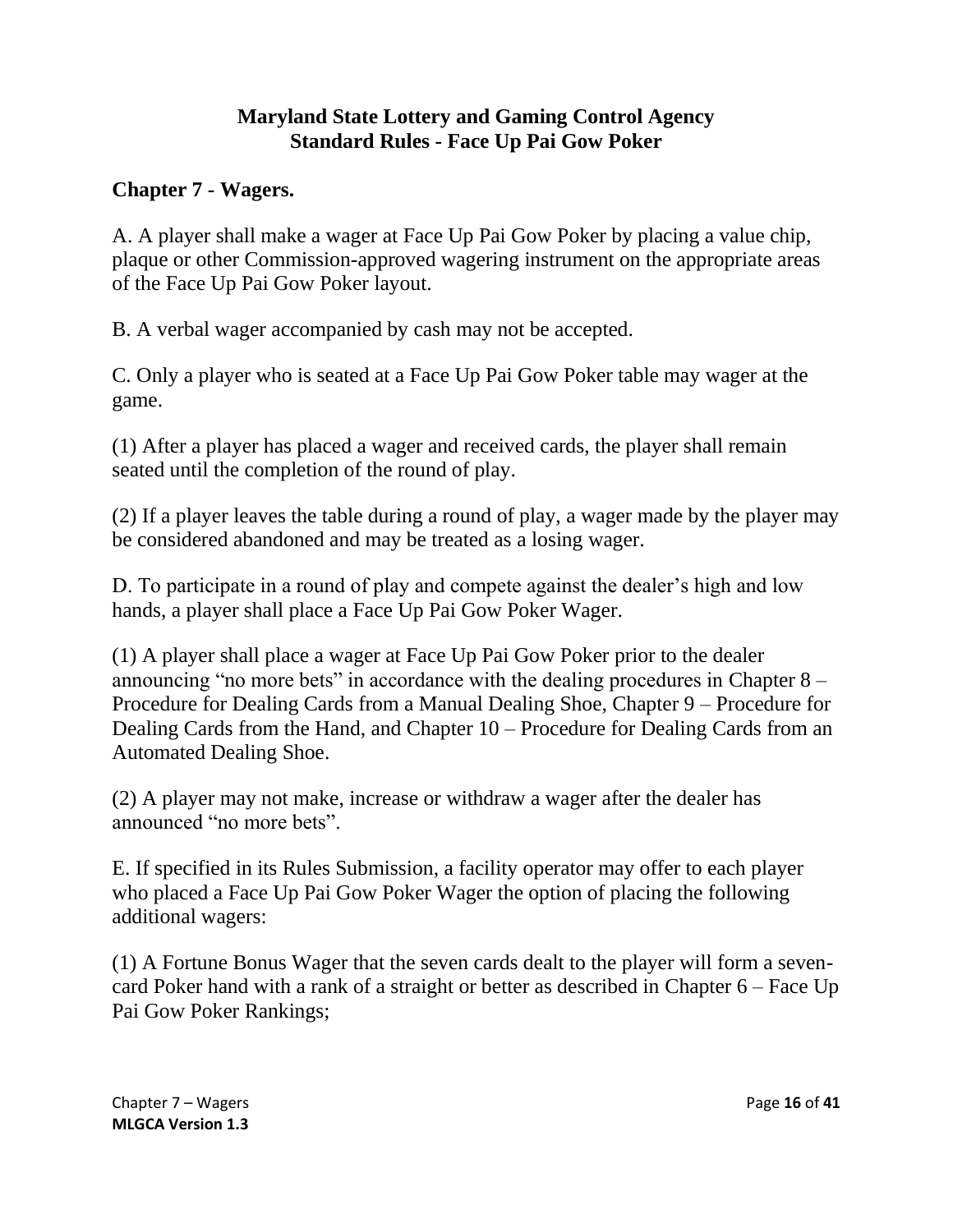(2) A Progressive Payout Wager that the seven cards dealt to the player will form a seven-card Poker hand with a rank of a full house or better as described in Chapter 6 – Face Up Pai Gow Poker Rankings.

(3) An Ace-High wager that the seven cards dealt to the dealer will form a seven-card Poker hand with a rank of Ace High Pai Gow or several other possible outcomes as described in Chapter 11 - Procedure for Completing a Round of Play.

F. If specified in its Rules Submission a facility operator may permit a player to wager on two adjacent betting areas at a Face Up Pai Gow Poker table.

(1) If a facility operator permits a player to wager on adjacent betting areas, the player shall play the cards dealt to each betting area separately.

(2) If the two wagers are not equal, the player shall rank and set the hand with the larger wager before ranking and setting the other hand.

(3) If the amounts wagered are equal, each hand of a player shall be played separately in a counterclockwise rotation with the first hand being ranked and set before the player proceeds to rank and set the second hand.

(4) After a player's hand has been ranked, set and placed face down on the layout, the hands may not be changed.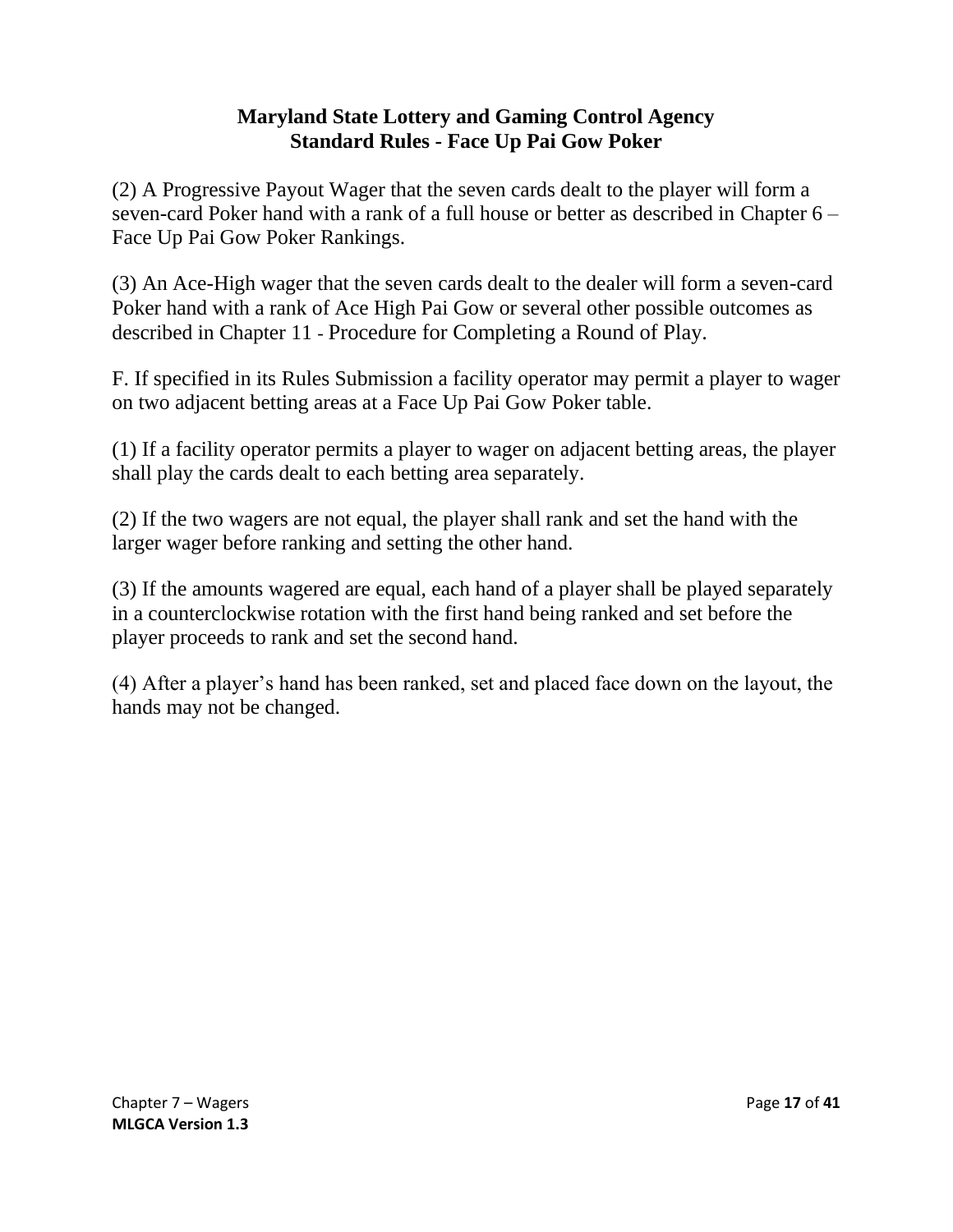#### <span id="page-17-0"></span>**Chapter 8 - Procedure for Dealing Cards from a Manual Dealing Shoe.**

A. If a manual dealing shoe is used, it shall be located on the table in a location approved by the Commission.

B. After the procedures required under Chapter 5 – Shuffling and Cutting the Cards; Determining the Starting Position have been completed, the stacked deck of cards shall be placed in the dealing shoe by the dealer or by an automated card shuffling device.

C. Prior to dealing any cards, the dealer shall announce "no more bets", and shall:

(1) If the Fortune Bonus Wager is being offered and a player makes a Qualifying Wager, place an Envy lammer next to the player's wager;

(2) If the Progressive Payout Wager is being offered, use the progressive table game system to prevent the placement of any additional Progressive Payout Wagers;

(3) If any Progressive Payout Wagers have been made, collect the wagers and, on the layout in front of the table inventory container, verify that the number of value chips wagered equals the number of Progressive Payout Wagers accepted by the progressive table game system; and

(4) Place the value chips into the table inventory container.

D. The dealer shall:

(1) Determine the starting position for dealing the cards using one of the procedures authorized under Chapter 5 – Shuffling and Cutting the Cards; Determining the Starting Position;

(2) Deal the first card to the starting position as determined in §D of this chapter and, continuing around the table in a clockwise manner, deal one card at a time to all other positions face down, regardless of whether there is a wager at the position, and to the dealer face up, until each position and the dealer has seven cards;

(3) Remove each card dealt from the dealing shoe with the hand of the dealer that is closest to the dealing shoe and placed face down on the appropriate area of the layout with the opposite hand.

Chapter 8 - Dealing Cards from a Manual Dealing Shoe Page **18** of **41 MLGCA Version 1.3**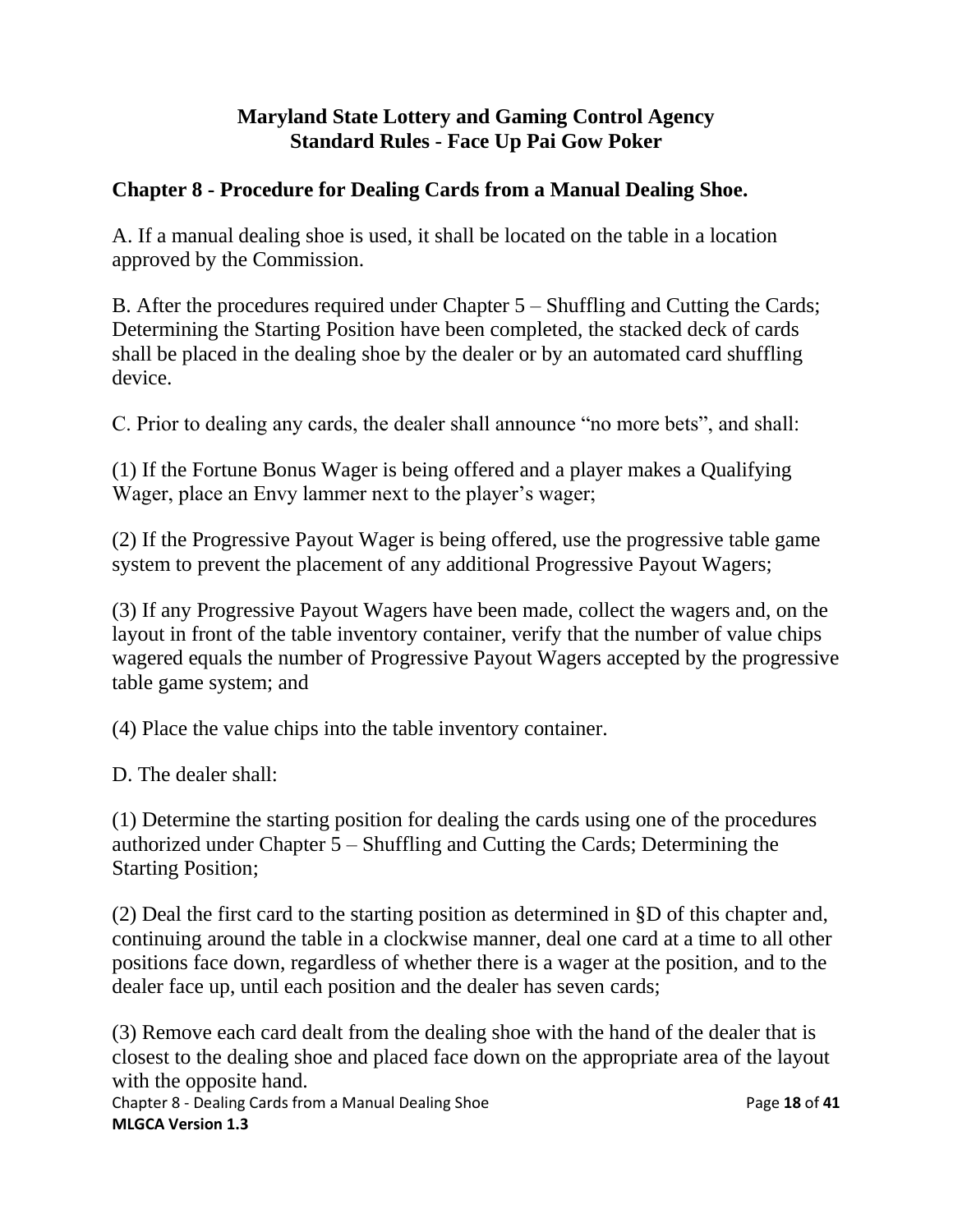E. After seven cards have been dealt to each position and the dealer, the dealer:

(1) Shall remove the stub from the manual dealing shoe and determine whether four cards are left by spreading them face down on the layout; and

(2) May not expose four cards that remain and place them in the discard rack.

F. If more or less than four cards remains, the dealer shall determine if the cards were misdealt.

(1) If a player position or the dealer has more or less than seven cards, all hands are void and all wagers shall be returned to the players.

(2) If the cards were not misdealt as described in  $\S F(1)$  of this chapter, all hands are void, all wagers shall be returned to the players and the entire deck of cards shall be removed from the table.

<span id="page-18-0"></span>G. If the dealer determines the cards were dealt properly, the dealer shall collect any stacks dealt to a position where there was no wager and place them in the discard rack without exposing the cards.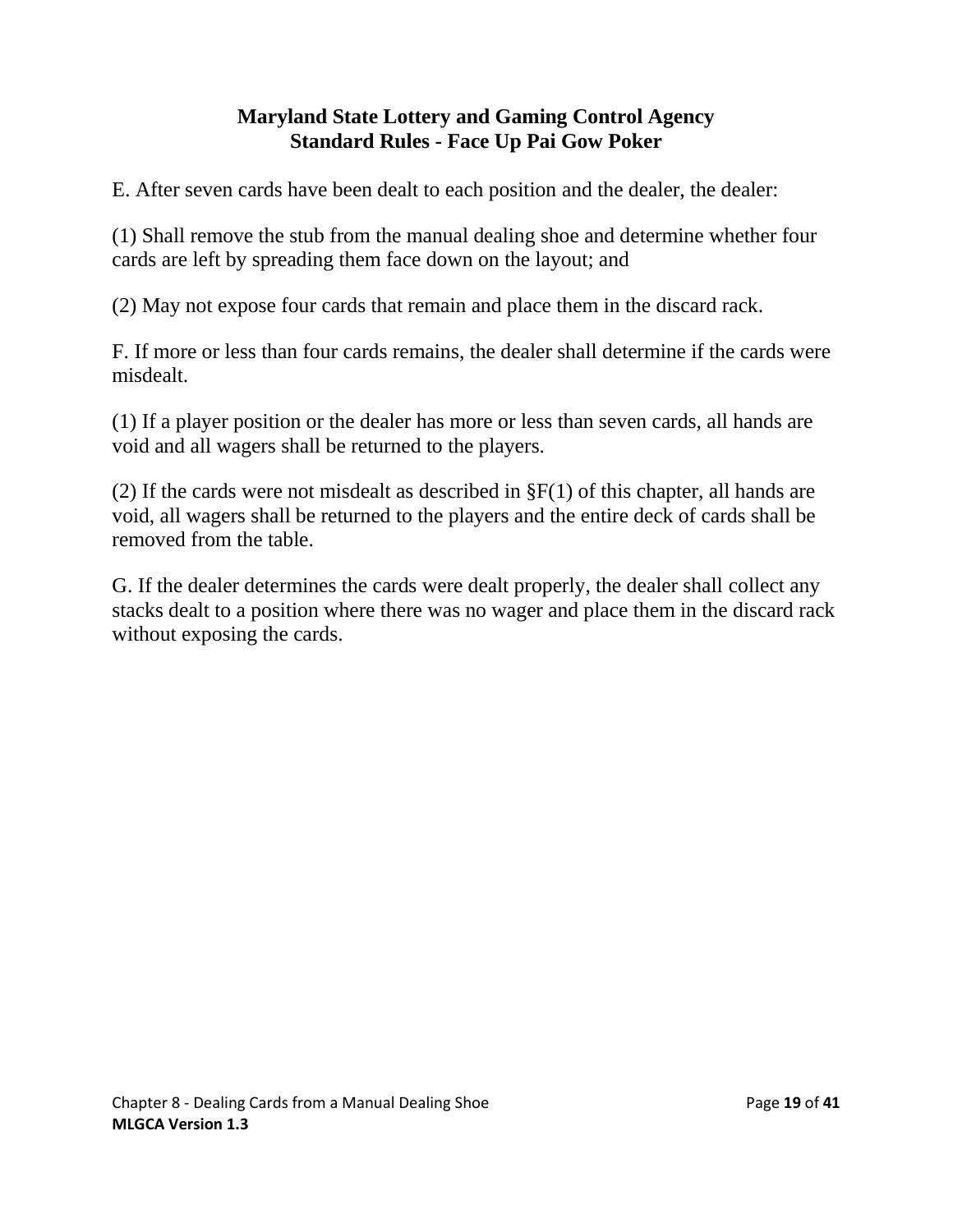### **Chapter 9 - Procedure for Dealing Cards from the Hand.**

A. If the cards are dealt from the dealer's hand, the following requirements shall be met:

(1) An automated shuffling device shall be used to shuffle the cards;

(2) After the procedures required under Chapter 5 – Shuffling and Cutting the Cards; Determining the Starting Position have been completed, the dealer shall place the deck of cards in either hand, and:

(a) After the dealer has chosen the hand in which to hold the cards, the dealer shall continue to use that hand when holding the cards during that round of play; and

(b) The cards held by the dealer shall be kept over the table inventory container and in front of the dealer at all times;

(3) Prior to dealing any cards, the dealer shall announce "no more bets", and:

(a) If the Fortune Bonus Wager is being offered and a player makes a Qualifying Wager, the dealer shall place an Envy lammer next to that player's wager; and

(b) If the Progressive Payout Wager is being offered, the dealer shall use the progressive table game system to prevent the placement of any additional Progressive Payout Wagers and, if a Progressive Payout Wager has been made, the dealer shall:

(i) Collect the wagers;

(ii) On the layout in front of the table inventory container, verify that the number of value chips wagered equals the number of Progressive Payout Wagers accepted by the progressive table game system; and

(iii) Place the value chips into the table inventory container.

B. The dealer shall: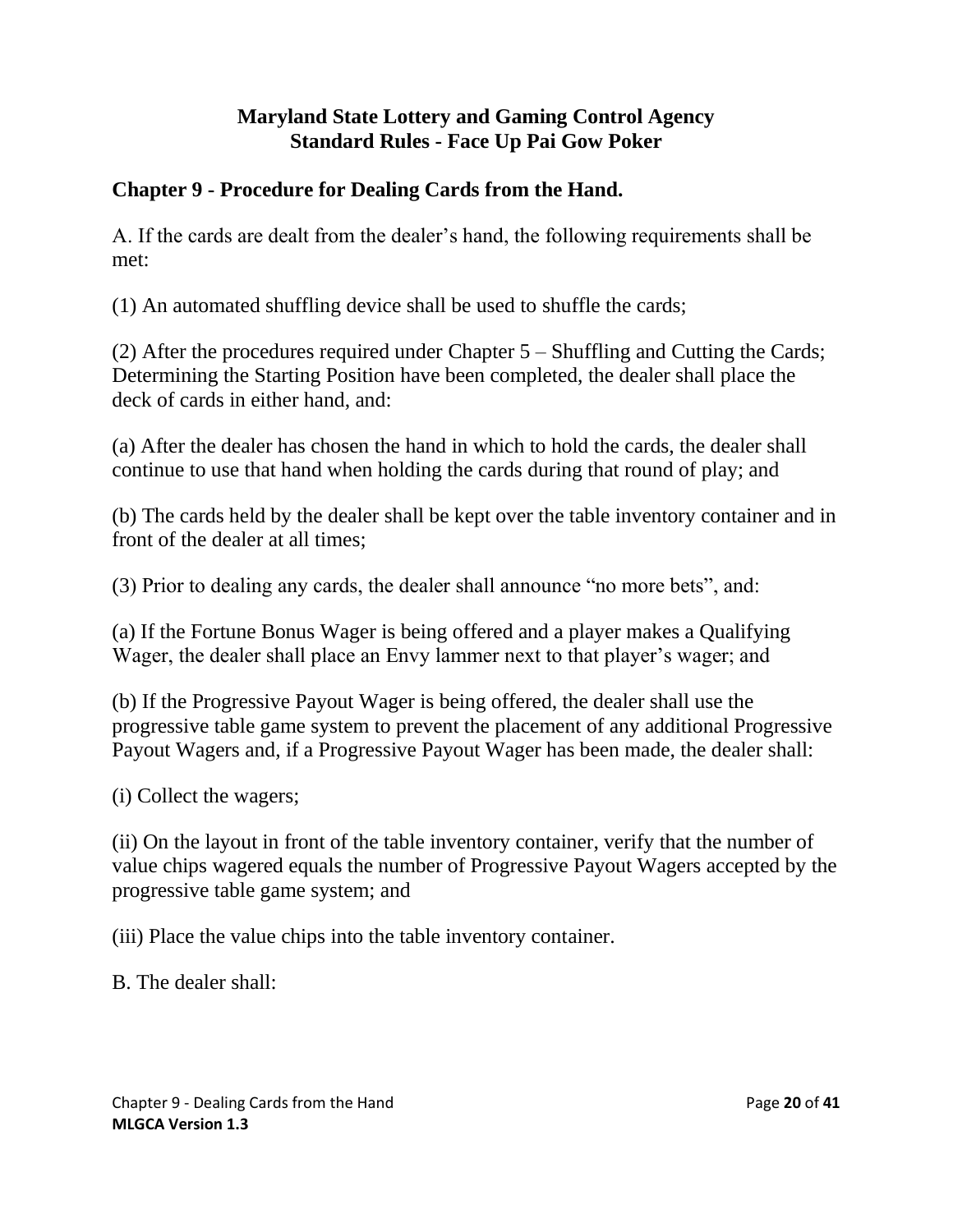(1) Deal each card by holding the deck of cards in the chosen hand and use the other hand to remove the top card of the deck and place it face down on the appropriate area of the layout; and

(2) Determine the starting position for dealing the cards using one of the procedures authorized under Chapter 5 – Shuffling and Cutting the Cards; Determining the Starting Position.

C. The dealer shall then deal the first card to the starting position as determined in §B of this chapter and, continuing around the table in a clockwise manner, deal one card at a time to all other positions face down, regardless of whether there is a wager at the position, and to the dealer face up, until each position and the dealer has seven cards.

D. After seven cards have been dealt to each position and the dealer, the dealer:

(1) Shall determine whether four cards are left by spreading them face down on the layout;

(2) May not exposed any remaining card; and

(3) Place any remaining card in the discard rack.

E. If more or less than four cards remain, the dealer shall determine if the cards were misdealt.

(1) If a player or the dealer has more or less than seven cards, all hands are void and all wagers shall be returned to the players.

(2) If the cards were not misdealt, all hands are void, all wagers shall be returned to the players and the entire deck of cards shall be removed from the table.

F. If the dealer determines the cards were dealt properly, the dealer shall collect any stacks dealt to a position where there was no wager and place them in the discard rack without exposing the cards.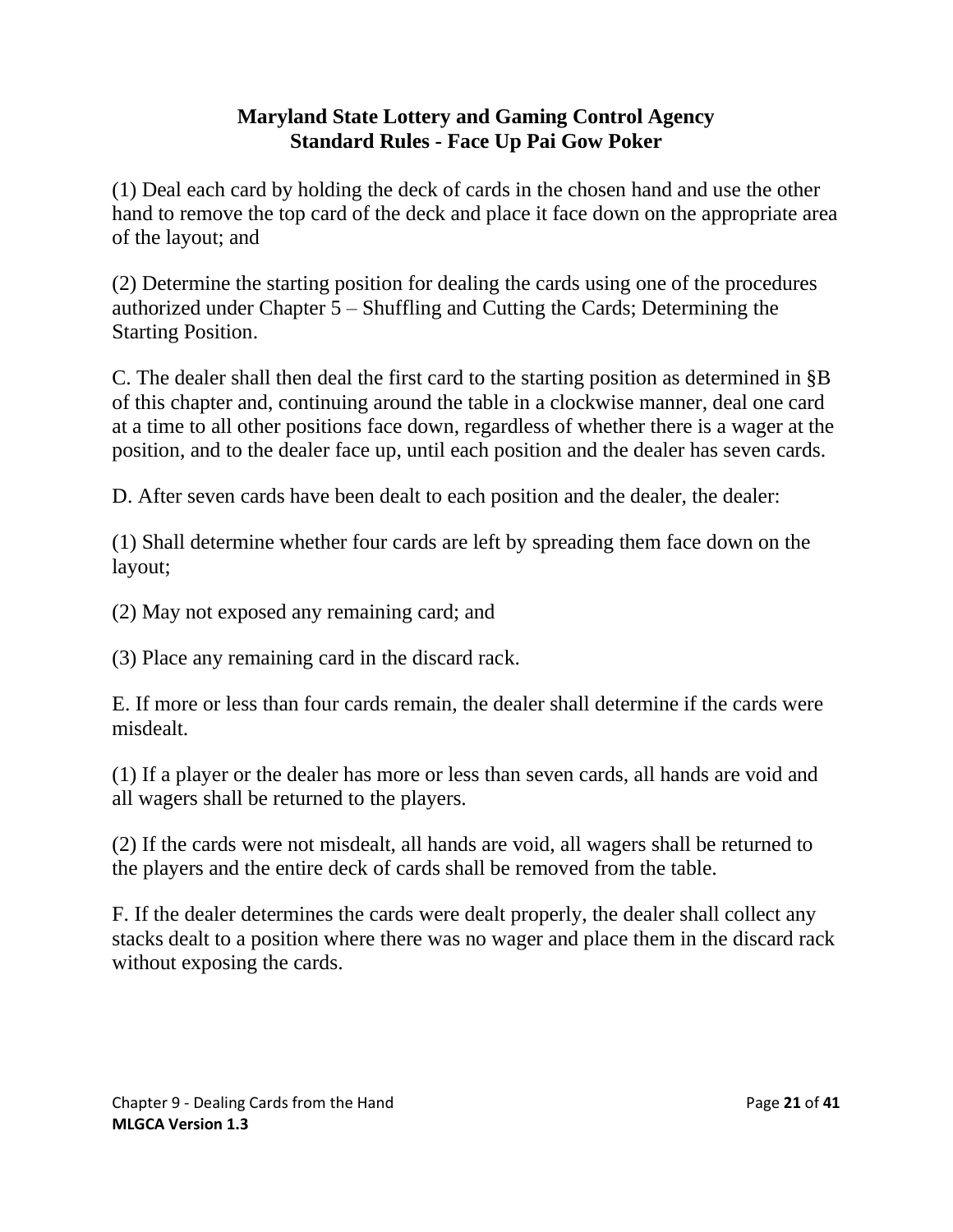# <span id="page-21-0"></span>**Chapter 10 - Procedure for Dealing Cards from an Automated Dealing Shoe.**

A. If the cards are dealt from an automated dealing shoe, the following requirements shall be met:

(1) After the procedures under Chapter 5 – Shuffling and Cutting the Cards; Determining the Starting Position have been completed, the dealer shall place the cards in the automated dealing shoe.

(2) Prior to the shoe dispensing any stacks of cards, the dealer shall announce "no more bets", and:

(a) If the Fortune Bonus Wager is being offered and a player makes a Qualifying Wager, place an Envy lammer next to that player's wager;

(b) If the Progressive Payout Wager is being offered, use the progressive table game system to prevent the placement of any additional Progressive Payout Wagers;

(c) If any Progressive Payout Wagers have been made, collect the wagers and, on the layout in front of the table inventory container, verify that the number of value chips wagered equals the number of Progressive Payout Wagers accepted by the progressive table game system; and

(d) Place the value chips into the table inventory container.

B. The dealer shall determine the starting position for delivering the stacks of cards using one of the procedures authorized under Chapter 5 – Shuffling and Cutting the Cards; Determining the Starting Position.

C. After the starting position for delivering the cards has been determined, the dealer shall:

(1) Deliver the first stack of cards dispensed by the automated dealing shoe face down to that position; and

(2) As the remaining stacks are dispensed to the dealer by the automated dealing shoe, moving clockwise around the table, deliver a stack to: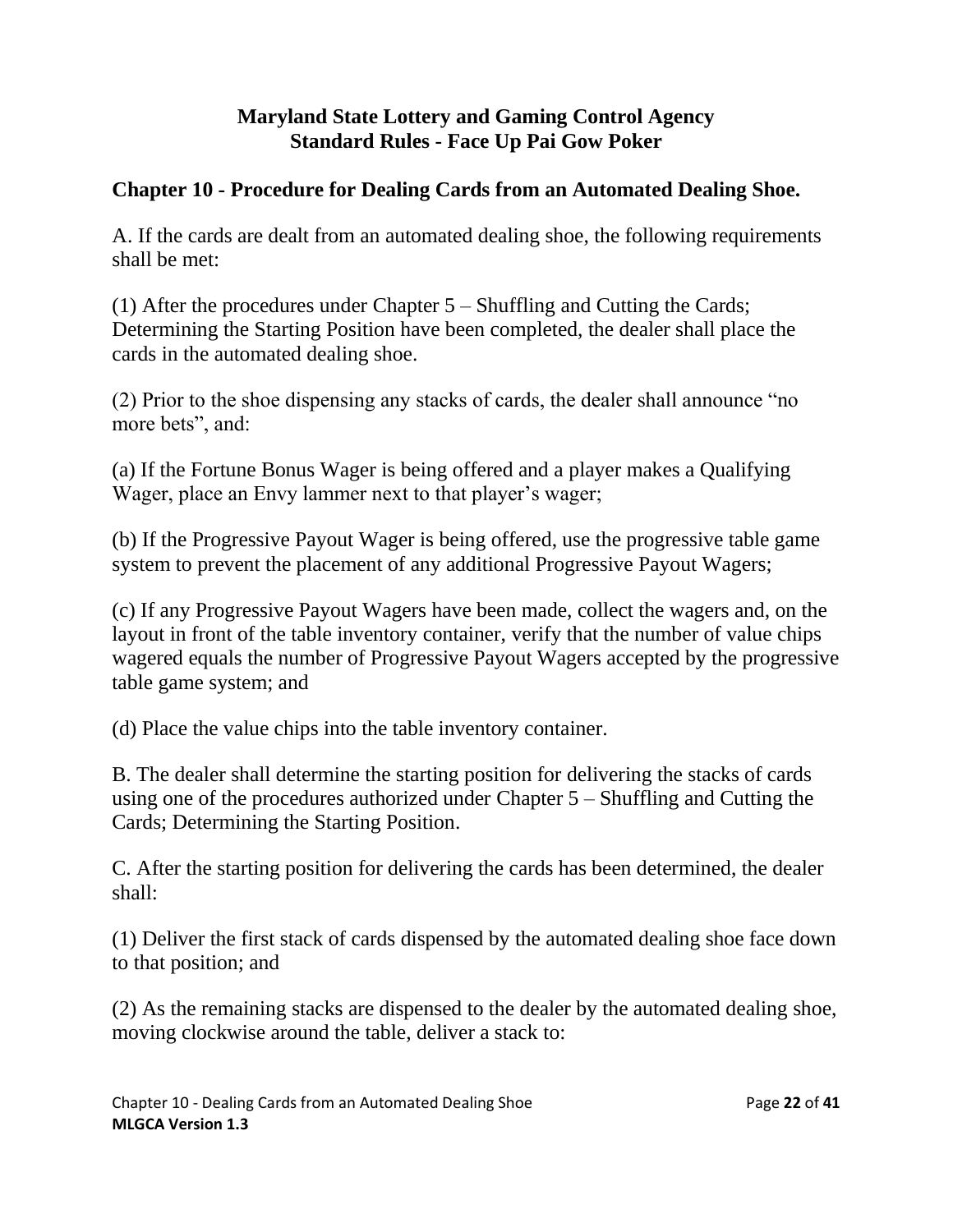(a) Each of the other positions face down, regardless of whether there is a wager at the position; and

(3) The dealer.

D. After dispensing and delivering seven cards to each position and the dealer, the dealer:

(1) Shall remove the remaining cards from the shoe and determine whether four cards are left by spreading them face down on the layout;

(2) May not expose the four cards that remain may not be exposed to anyone;

(3) Shall place the four remaining cards in the discard rack.

E. If more or less than four cards remain, the dealer shall determine if a player position or the dealer has more or less than seven cards.

(1) If so, all hands are void and all wagers shall be returned to the players; and

(2) If not, all hands are void, all wagers shall be returned to the players and the entire deck of cards shall be removed from the table.

F. If the dealer determines the cards were dealt properly, the dealer shall:

(1) Collect any stacks dealt to a position where there was no wager; and

(2) Place them in the discard rack without exposing the cards.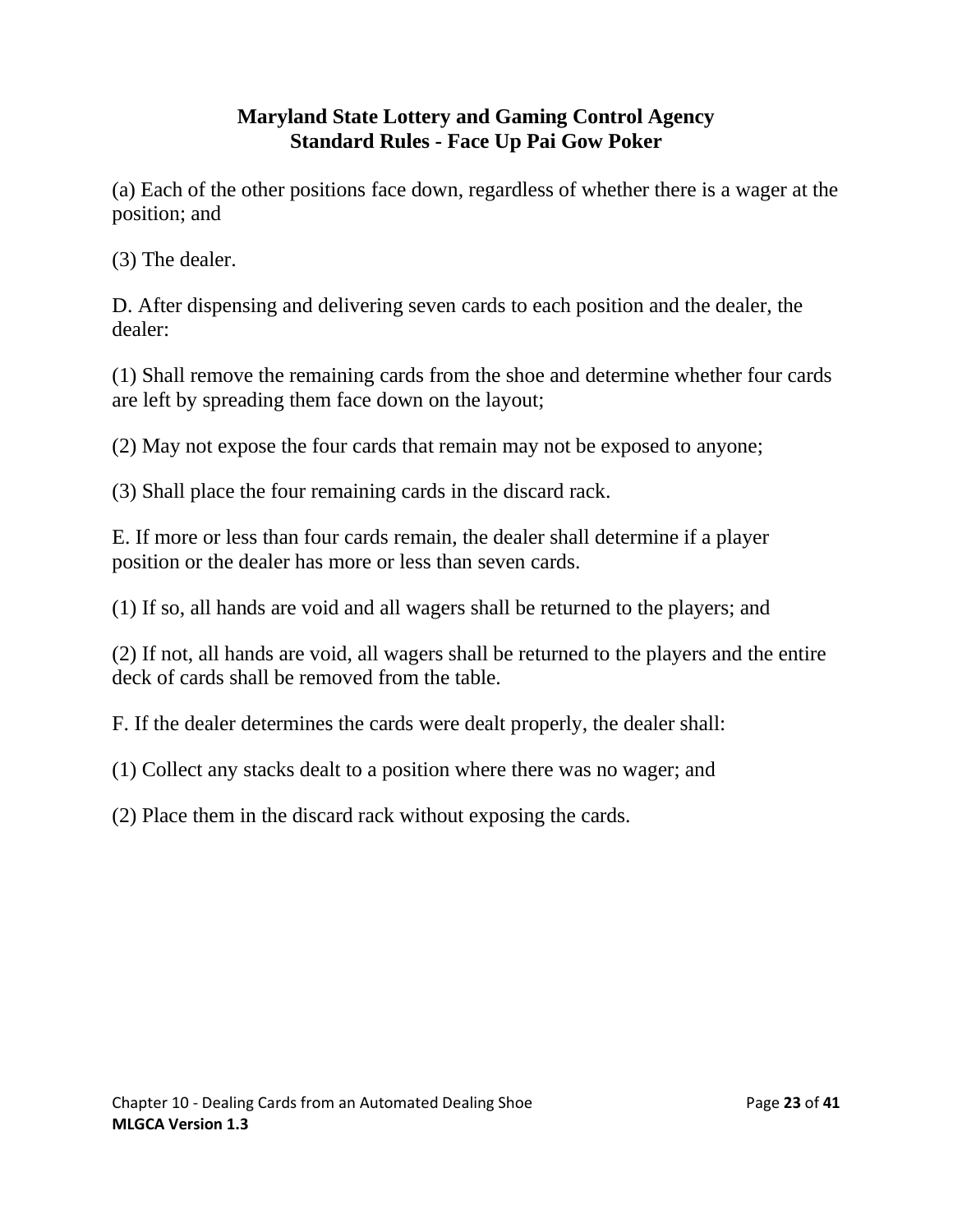# <span id="page-23-0"></span>**Chapter 11 - Procedure for Completing a Round of Play.**

A. After the dealing procedures required under Chapter 8 – Procedure for Dealing Cards from a Manual Dealing Shoe, Chapter 9 – Procedure for Dealing Cards from the Hand, and Chapter 10 – Procedure for Dealing Cards from an Automated Dealing Shoe have been completed, the dealer shall:

(1) Set his hands by arranging the cards into a high hand and a low hand, so that the five-card high hand is equal to or higher in rank than the two-card low hand.

(2) A facility operator shall specify in its Rules Submission the manner in which the dealer shall set the dealer's hands;

(3) After setting the dealer's hands, the dealer shall place the two hands face up on the appropriate area of the layout; and

B. If the dealer hand is an ace high pai gow, the dealer will display the "ace-high" button to show they have an ace-high pai gow, and all pai gow wagers are a push.

C. If the dealer hand is not an ace high pai gow, all players set their hands into a high and low hand and place the cards on the table.

(1) A player who wagers at a Face Up Pai Gow Poker table is responsible for setting the player's hands;

(2) No player other than the dealer and the player to whom the cards were dealt may touch the cards of that player;

(3) If a player requests assistance in the setting of the player's hands, the dealer shall inform the player of the manner in which the facility operator requires the hands of the dealer to be set in accordance with the facility operator's Rules Submission;

(4) A player shall keep the player's seven cards in full view of the dealer at all times; and

(5) After each player has set a high and low hand and placed the two hands face down on the appropriate area of the layout, the player may not touch the cards again.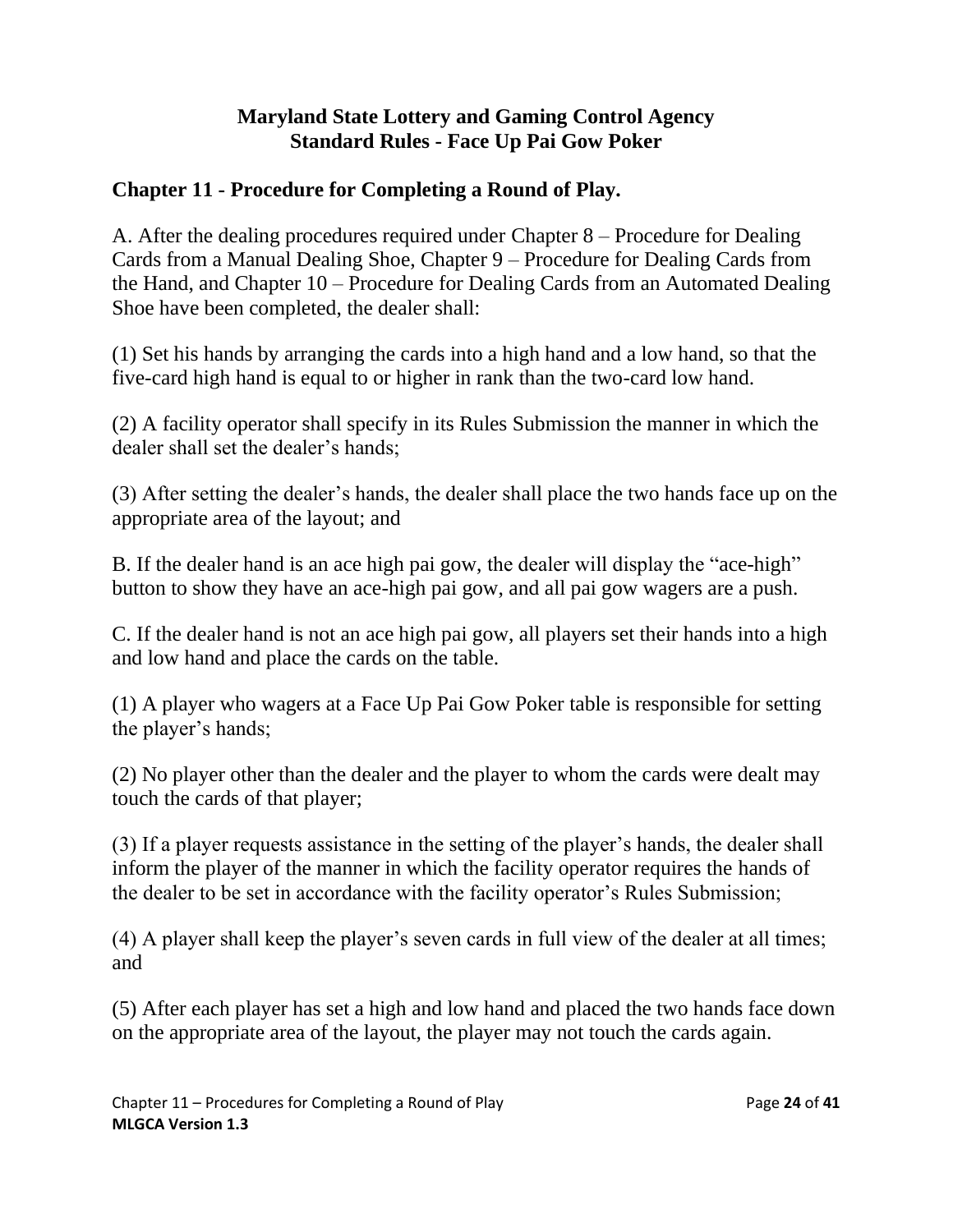D. Unless a player has placed an optional wager authorized under Chapter 7 - Wagers, a player may surrender the wager after the hands of the dealer have been set.

(1) A player shall announce the player's intention to surrender before the dealer exposes the two hands of that player as provided in §E of this chapter.

(2) After the player has announced his intention to surrender, the dealer shall immediately collect the Face Up Pai Gow Poker Wager from that player and collect the seven cards dealt to that player without exposing the cards to anyone at the table.

(3) If a Qualifying Wagers have been placed, the cards of the player shall remain on the table until collected in accordance with §H of this chapter.

(4) The dealer shall verify that seven cards were collected by counting them face down on the layout prior to placing them in the discard rack.

E. After the player has set a high hand and a low hand, the dealer shall reveal both hands of each player, beginning with the player farthest to the dealer's right and continuing around the table in a counterclockwise direction, and shall:

(1) Compare the high and low hand of each player to the high and low hand of the dealer; and

(2) Announce if the Face Up Pai Gow Poker Wager of that player wins, loses or is a tie.

F. A Face Up Pai Gow Poker Wager shall:

(1) Lose, and be immediately collected by the dealer, if:

(a) The high hand of the player is lower in rank than the high hand of the dealer and the low hand of the player is lower in rank than the low hand of the dealer;

(b) The high hand of the player is identical in rank to the high hand of the dealer or the low hand of the player is identical in rank to the low hand of the dealer and the other hand of the player is identical in rank or lower in rank than the other hand of the dealer;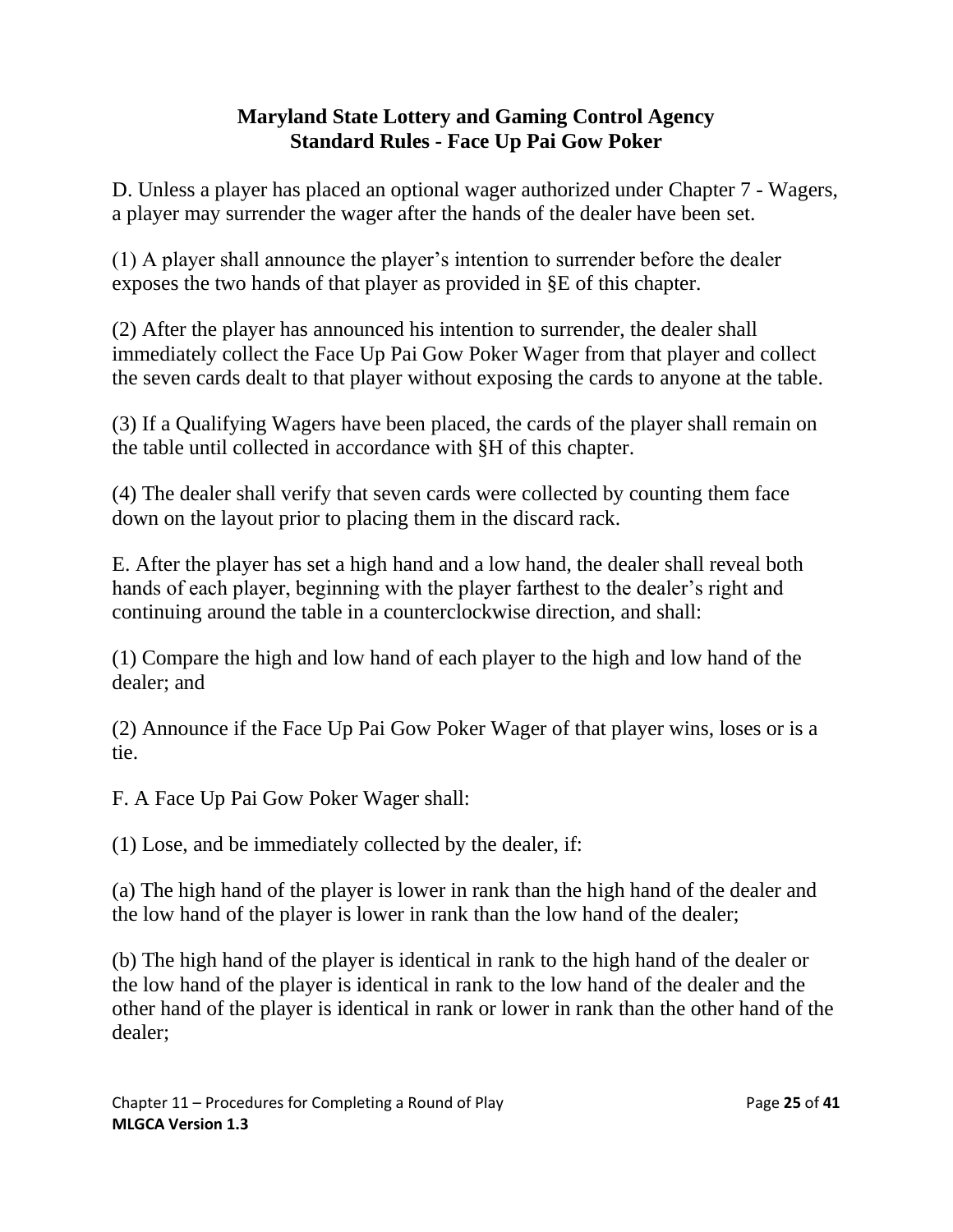(c) The high hand of the player was not set so as to rank equal to or higher than the low hand of that player; or

(d) The two hands of the player were not otherwise set correctly in accordance with this chapter.

(2) Tie, and be returned to the player by the dealer, if:

(a) The high hand of the player is higher in rank than the high hand of the dealer, but the low hand of the player is identical in rank to the low hand of the dealer or lower in rank than the low hand of the dealer; or

(b) The high hand of the player is identical in rank to the high hand of the dealer or lower in rank than the high hand of the dealer, but the low hand of the player is higher in rank than the low hand of the dealer;

(3) Win, if the high hand of the player is higher in rank than the high hand of the dealer and the low hand of the player is higher in rank than the low hand of the dealer; and

(4) If winning, be paid by the dealer in accordance with the payout odds in Chapter 12 – Payout Odds; Envy Bonus; Rate of Progression; Payout Limitation.

G. Except as provided in §H of this chapter, after settling the player's Face Up Pai Gow Poker Wager, the dealer shall place the cards of the player in the discard rack.

H. After settling the player's Face Up Pai Gow Poker Wager, the dealer shall:

(1) In accordance with Chapter 7 - Wagers, rearrange the seven cards of a player who placed an optional wager to form the highest ranking hand and be responsible for creating the hand for purposes of all optional wagers offered by the facility operator;

(2) If any player at the table has placed a Qualifying Wager, rearrange the cards of all players regardless of whether the player placed a Fortune Bonus Wager;

(3) After rearranging the player's seven cards, the dealer shall settle the player's Fortune Bonus Wager as follows: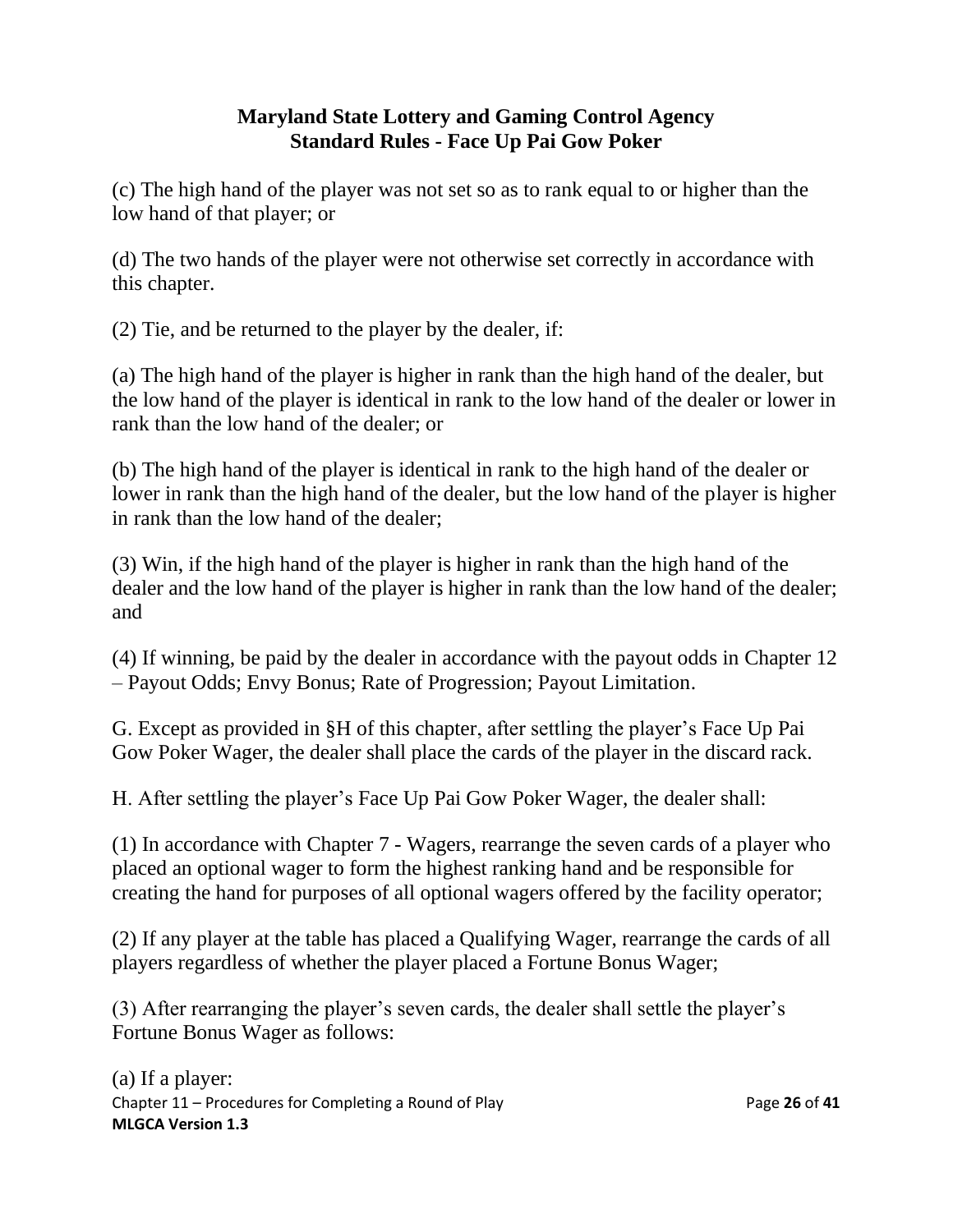(i) Does not have a straight or higher as described in Chapter 6 – Face Up Pai Gow Poker Rankings, the dealer shall collect the Fortune Bonus Wager and place the cards of the player in the discard rack;

(ii) Has a straight or higher, the dealer shall pay the winning Fortune Bonus Wager in accordance with Chapter 12 – Payout Odds; Envy Bonus; Rate of Progression; Payout Limitation and shall place the cards of the player in the discard rack;

(iii) If the player described in  $\frac{8H(3)(a)}{ii}$  of this chapter has an Envy Bonus Qualifying Hand and any player at the table placed a Qualifying Wager, the dealer shall verbally acknowledge the Envy Bonus Qualifying Hand and leave the cards of the player face up on the table; and

(iv) Did not place a Fortune Bonus Wager but has an Envy Bonus Qualifying Hand, and another player at the table placed a Qualifying Wager, the dealer shall verbally acknowledge the Envy Bonus Qualifying Hand and leave the cards of the player face up on the table;

(b) After all Fortune Bonus Wagers have been settled, if a player holds an Envy Bonus Qualifying Hand, the dealer shall pay an Envy Bonus in accordance with Chapter 12 – Payout Odds; Envy Bonus; Rate of Progression; Payout Limitation to each player who has an Envy lammer at the player's betting position;

(i) Players are entitled to multiple Envy Bonuses when another player at the same Face Up Pai Gow Poker table is the holder of an Envy Bonus Qualifying Hand; and

(ii) A player is not entitled to an Envy Bonus for the player's or dealer's hand; and

(c) After all Envy Bonuses have been paid, the dealer shall collect all remaining cards and place them in the discard rack.

(4) The dealer shall settle the player's Progressive Payout Wager as follows:

(a) If a player does not have a full house or better as described in Chapter 6 – Face Up Pai Gow Poker Rankings, the dealer shall collect the Progressive Payout Wager and place the cards of the player in the discard rack;

(b) If a player has a full house or better, the dealer shall:

Chapter 11 – Procedures for Completing a Round of Play Page **27** of **41 MLGCA Version 1.3**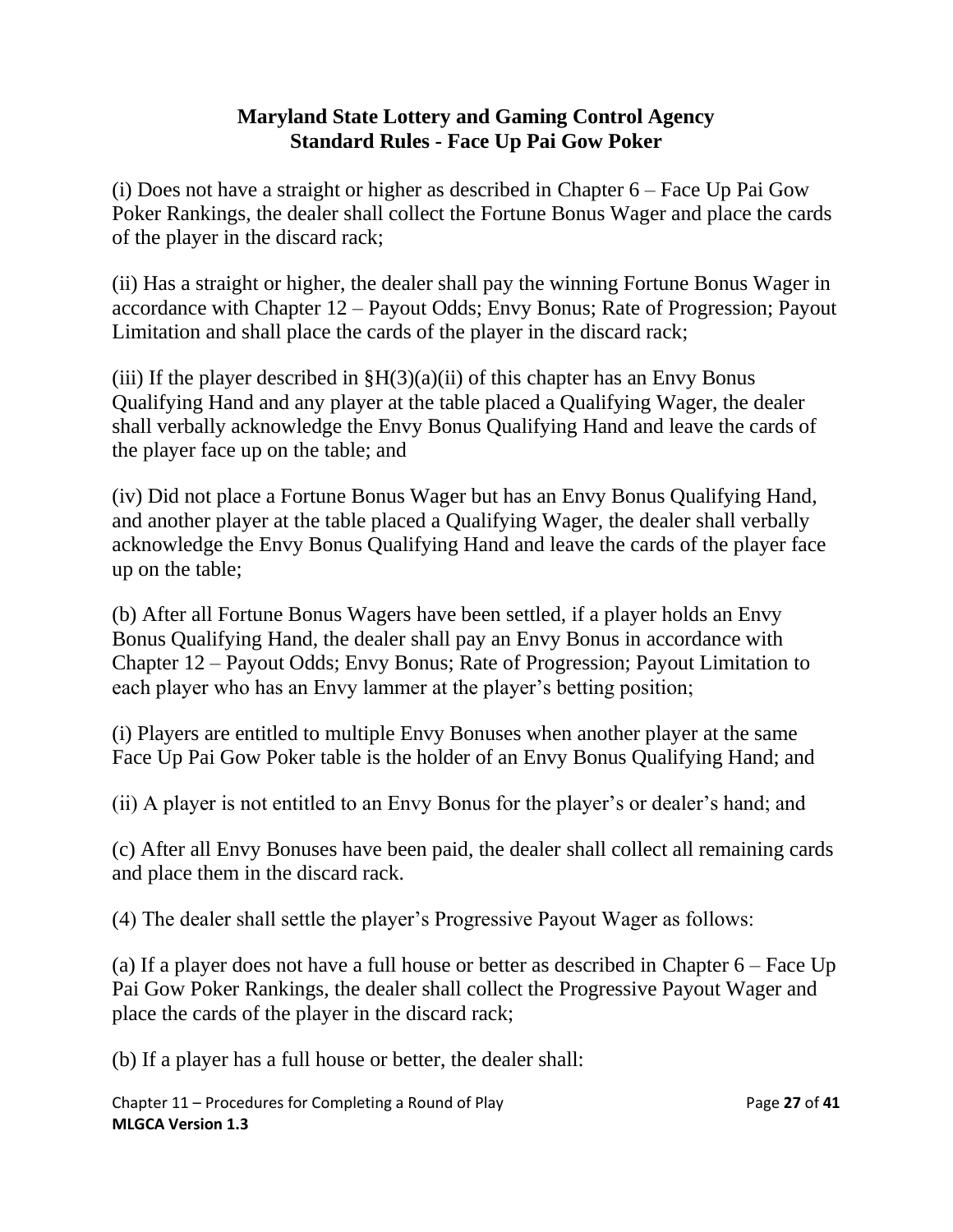(i) Verify that the hand is a winning hand;

(ii) Verify that the appropriate light on the progressive table game system has been illuminated;

(iii) Ensure that a floorperson or above validate the progressive payout in accordance with the facility operator's approved internal control procedures;

(iv) Pay the winning Progressive Payout Wager in accordance with the payout odds in Chapter 12 – Payout Odds; Envy Bonus; Rate of Progression; Payout Limitation:

(v) If a player has won a progressive payout that is a percentage of the progressive meter, the progressive payout may not be paid from the table inventory container; and

(vi) If a player has won a progressive payout that is not being paid from the table inventory, the cards of that player shall remain on the table until the necessary documentation has been completed.

(5) The dealer shall settle the player's Ace-High Wager when the winning hand associated with the posted pay table is displayed, and will lose if any other combination is displayed.

I. Notwithstanding the requirements in §H of this chapter, if the facility operator offers more than one optional wager, the dealer shall settle all of the player's optional wagers before placing the player's cards in the discard rack.

J. All cards removed from the table shall be placed in the discard rack in a manner that permits the reconstruction of each hand in the event of a question or player dispute.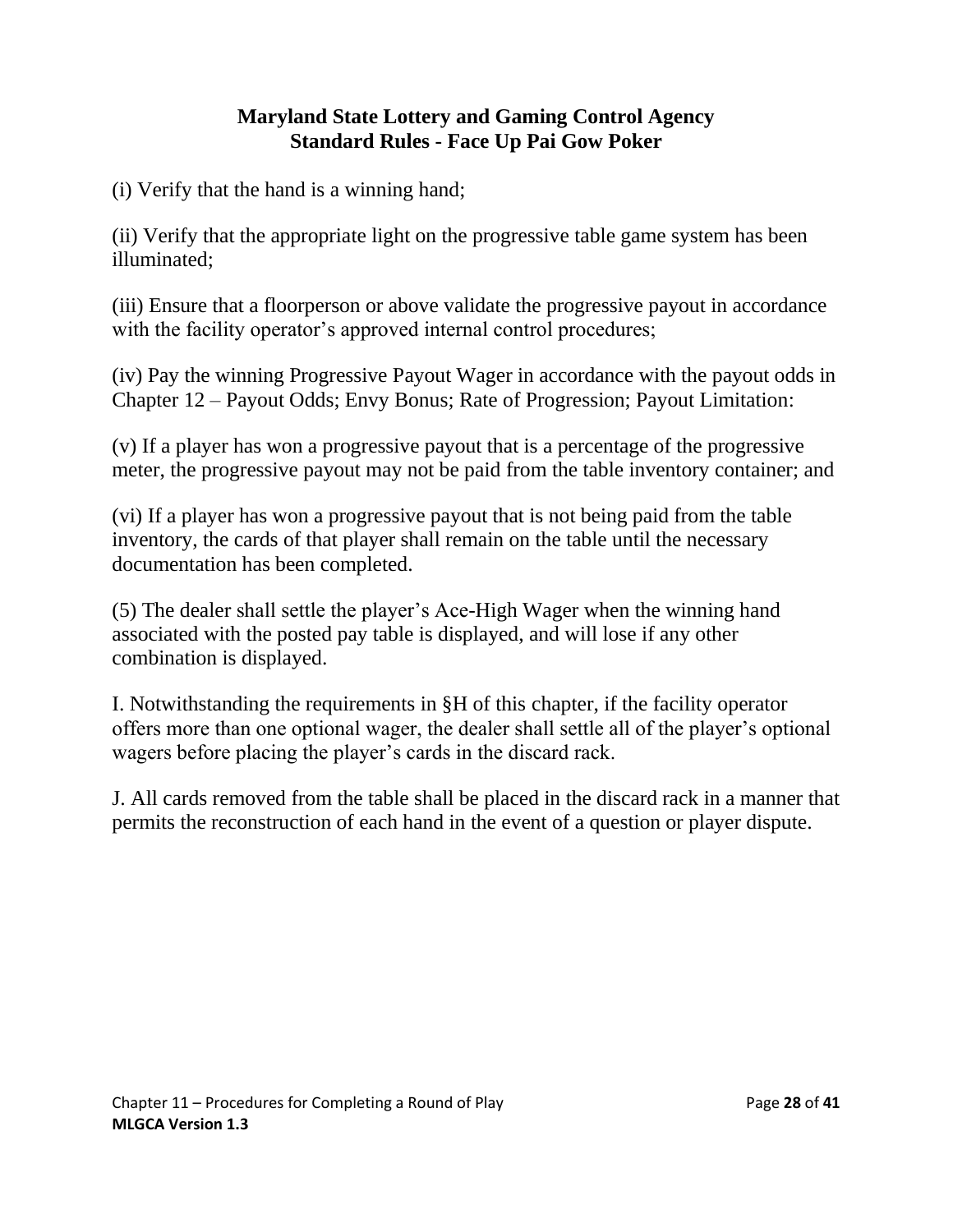# <span id="page-28-0"></span>**Chapter 12 - Payout Odds; Envy Bonus; Rate of Progression; Payout Limitation**

A. Unless a facility operator is offering commission free Face Up Pai Gow Poker, a winning Face Up Pai Gow Poker Wager shall be paid at odds of 1 to 1; except that the facility operator shall extract a vigorish from a winning player in an amount equal to 5 percent of the amount won.

(1) The facility operator shall push Face Up Pai Gow Poker Wagers when the dealer's hand is ace high pai gow.

(2) The facility operator shall pay out winning Ace High Wagers at the odds and amounts in one of the following paytables selected by the facility operator in its Rules Submission:

- (3) Paytable A:
- (a) Both dealer and player have Ace High the payout is 20 to 1;
- (b) Only dealer has Ace-high with Joker the payout is 10 to 1; or
- (c) Only dealer has Ace High, no Joker the payout is 8 to 1;
- (4) Paytable B:
- (a) Both dealer and player have Ace High the payout is 40 to 1;
- (b) Only dealer has Ace-high with Joker the payout is 15 to 1; or
- (c) Only dealer has Ace High, no Joker the payout is 5 to 1;
- (5) Paytable C:
- (a) Both dealer and player have Ace High the payout is 30 to 1;
- (b) Only dealer has Ace-high with Joker the payout is 15 to 1; or
- (c) Only dealer has Ace High, no Joker the payout is 6 to 1;
- (6) Paytable D:

Chapter 12 – Payout Odds; Envy Bonus **Page 29 of 41** entitled a state Page 29 of 41 **MLGCA Version 1.3**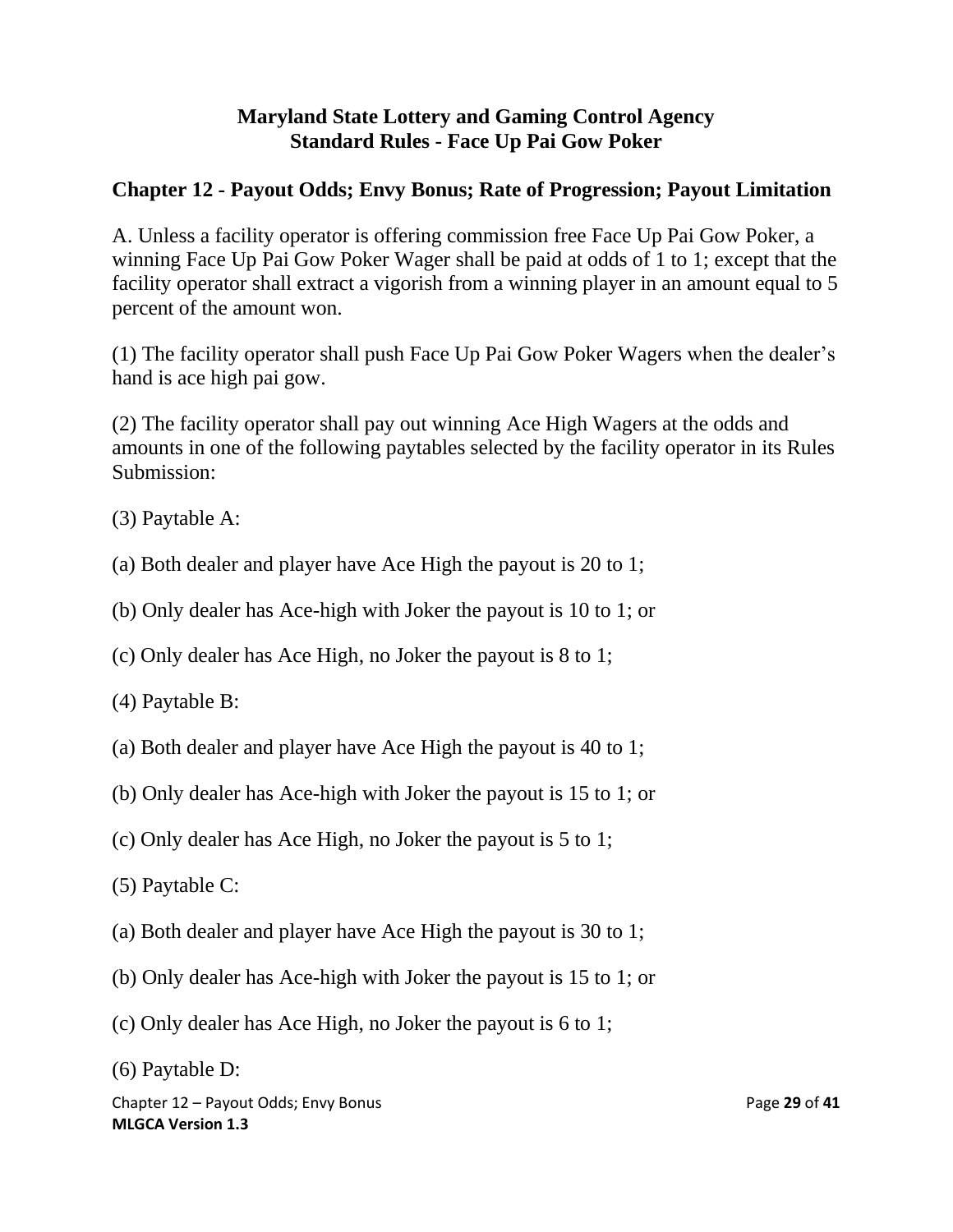- (a) Both dealer and player have Ace High the payout is 25 to 1;
- (b) Only dealer has Ace-high with Joker the payout is 10 to 1; or
- (c) Only dealer has Ace High, no Joker the payout is 7 to 1;
- (7) Paytable E:
- (a) Both dealer and player have Ace High the payout is 40 to 1;
- (b) Only dealer has Ace-high with Joker the payout is 12 to 1; or
- (c) Only dealer has Ace High, no Joker the payout is 5 to 1;

B. The facility operator shall pay out winning Fortune Bonus Wagers and Envy Bonus payouts at the odds and amounts in one of the following paytables selected by the facility operator in its Rules Submission:

- (1) Paytable A:
- (a) For a Seven card straight flush the payout is 5,000 to 1;
- (b) For a Royal flush and Royal Match the payout is 1,000 to 1;
- (c) For a Seven-card straight flush with joker the payout is 750 to 1;
- (d) For Five aces the payout is 250 to 1;
- (e) For a Royal flush the payout is 100 to 1;
- (f) For a Straight flush the payout is 50 to 1;
- (g) For Four-of-a-kind the payout is 20 to 1;
- (h) For a Full house the payout is 5 to 1;
- (i) For a Flush the payout is 4 to 1;
- (j) For Three-of-a-kind the payout is 3 to 1; or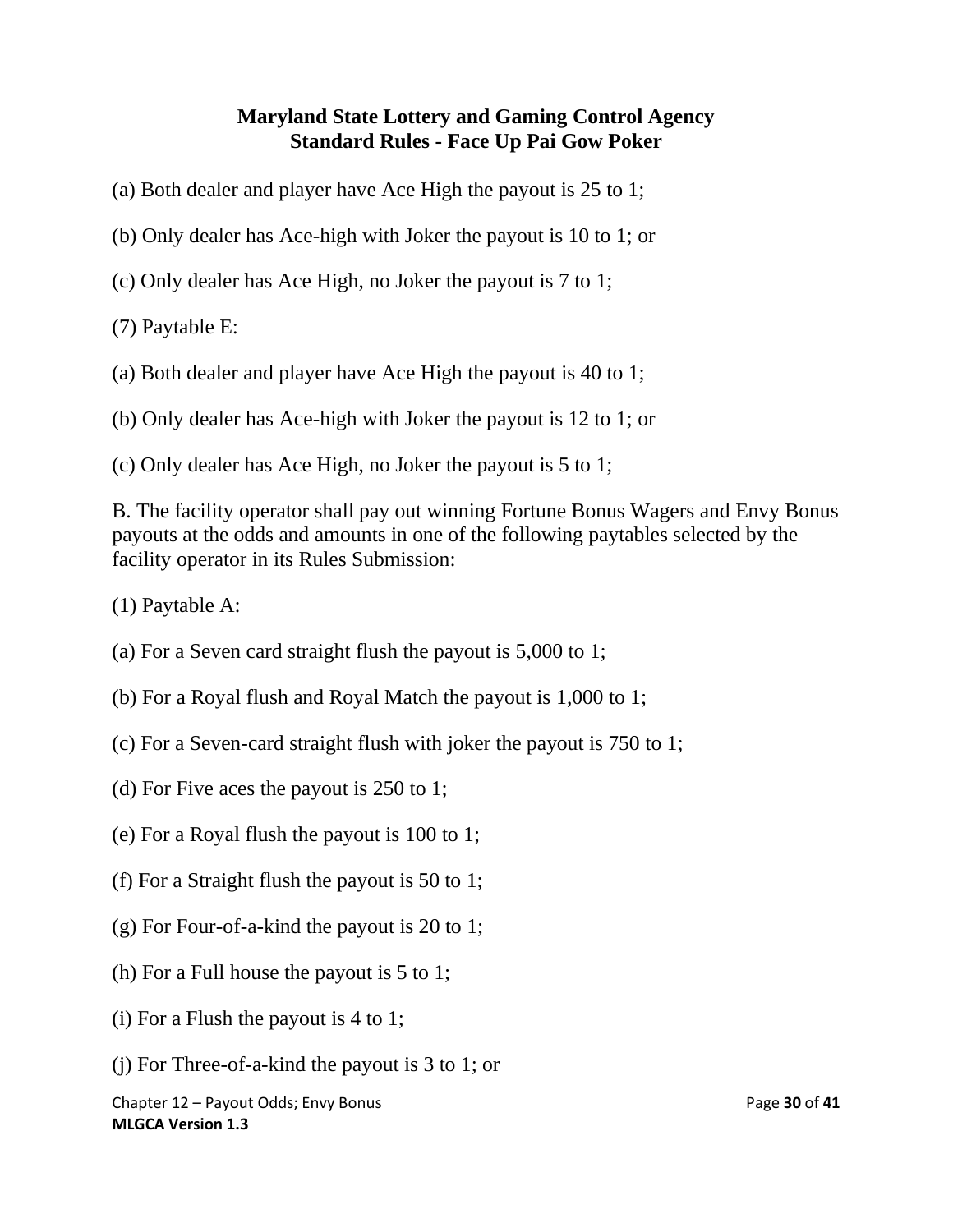- (k) For a Straight the payout is 2 to 1;
- (l) For Three Pair the payout is a push;
- (2) Paytable A's Envy Bonus:
- (a) For a Seven card straight flush the payout is \$1,000;
- (b) For a Royal flush and Royal Match the payout is \$250;
- (c) For a Seven-card straight flush with joker the payout is \$100;
- (d) For Five aces the payout is \$50;
- (e) For a Royal flush the payout is \$25;
- (f) For a Straight flush the payout is \$10; or
- (g) For Four-of-a-kind the payout is \$5;
- (3) Paytable B:
- (a) For a Seven card straight flush the payout is 8,000 to 1;
- (b) For a Royal flush and Royal Match the payout is 2,000 to 1;
- (c) For a Seven-card straight flush with joker the payout is 1,000 to 1;
- (d) For Five aces the payout is 400 to 1;
- (e) For a Royal flush the payout is 150 to 1;
- (f) For a Straight flush the payout is 50 to 1;
- (g) For Four-of-a-kind the payout is 25 to 1;
- (h) For a Full house the payout is 5 to 1;
- (i) For a Flush the payout is 4 to 1;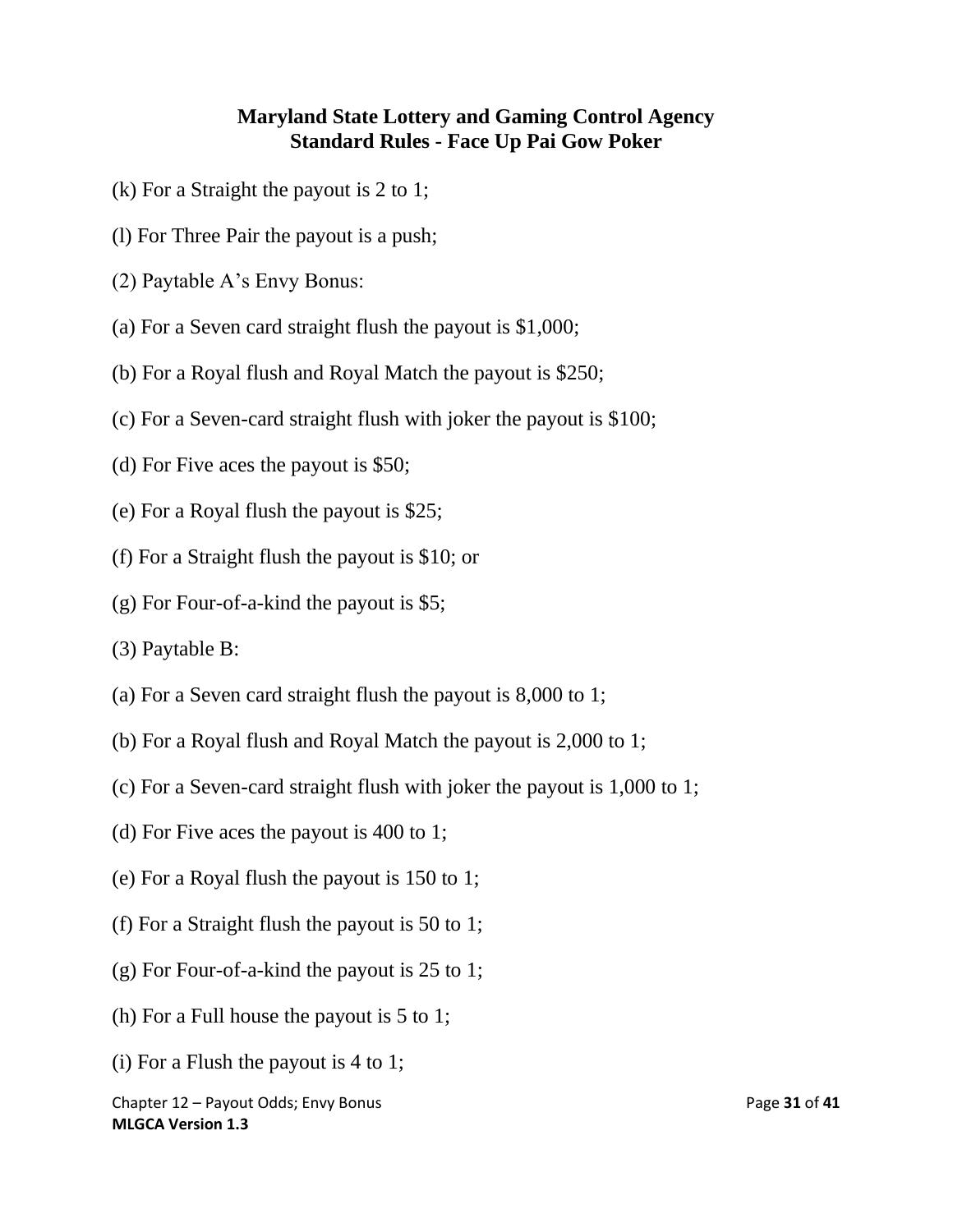- (j) For Three-of-a-kind the payout is 3 to 1; or
- (k) For a Straight the payout is 2 to 1;
- (4) Paytable B's Envy Bonus:
- (a) For a Seven card straight flush the payout is \$5,000;
- (b) For a Royal flush and Royal Match the payout shall be \$1,000
- (c) For a Seven-card straight flush with joker the payout is \$500;
- (d) For Five aces the payout is \$250;
- (e) For a Royal flush the payout is \$50;
- (f) For a Straight flush the payout is \$20; or
- (g) For Four-of-a-kind the payout is \$5;
- (5) Paytable C:
- (a) For a Seven card straight flush the payout is 5,000 to 1;
- (b) For a Royal flush and Royal Match the payout is 2,000 to 1;
- (c) For a Seven-card straight flush with joker the payout is 1,000 to 1;
- (d) For Five aces the payout is 400 to 1;
- (e) For a Royal flush the payout is 150 to 1;
- (f) For a Straight flush the payout is 50 to 1;
- (g) For Four-of-a-kind the payout is 25 to 1;
- (h) For a Full house the payout is 5 to 1;
- (i) For a Flush the payout is 4 to 1;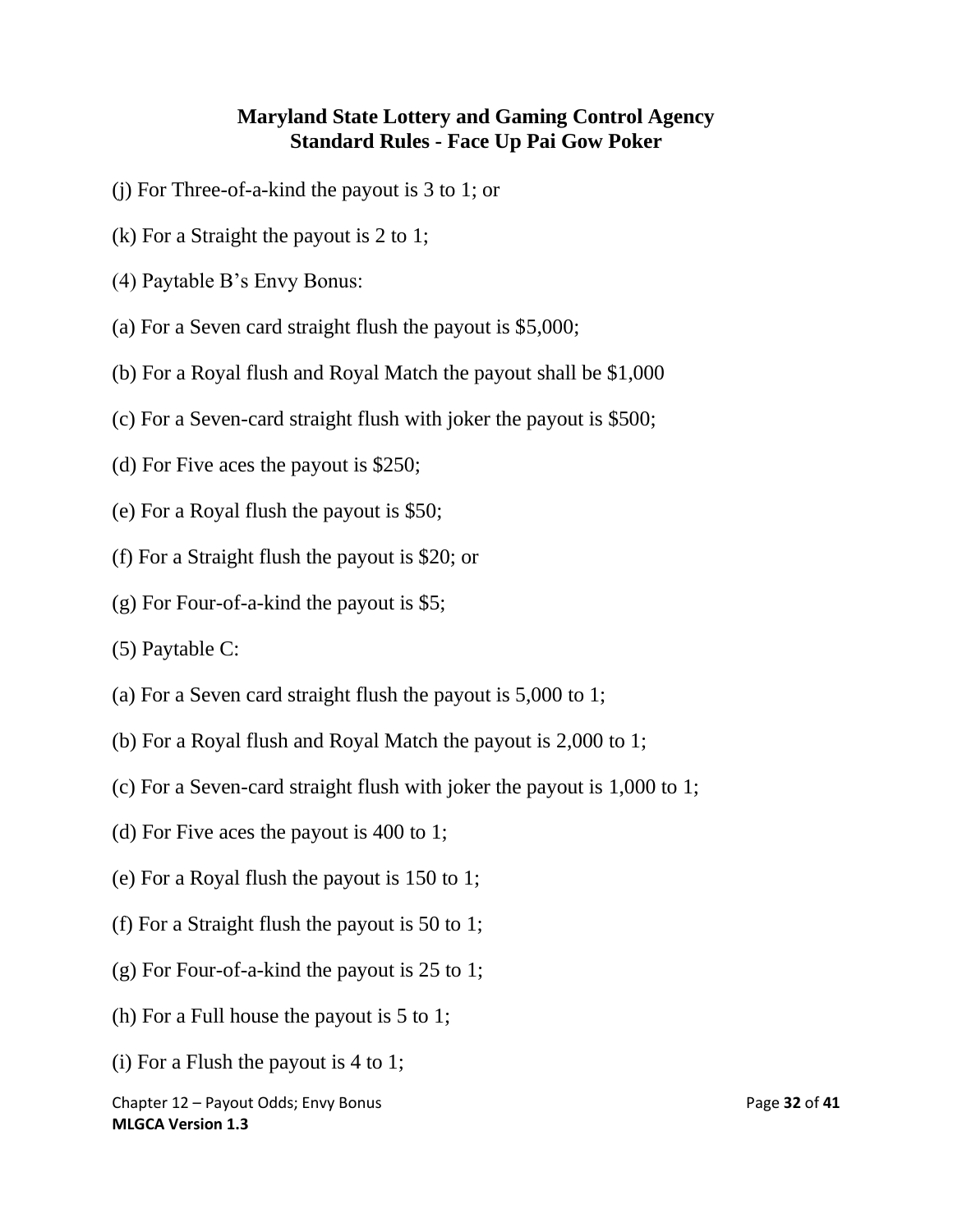- (j) For Three-of-a-kind the payout is 3 to 1; or
- (k) For a Straight the payout is 2 to 1;
- (6) Paytable C's Envy Bonus:
- (a) For a Seven card straight flush the payout is \$3,000;
- (b) For a Royal flush and Royal Match the payout is \$1,000;
- (c) For a Seven-card straight flush with joker the payout is \$500;
- (d) For Five aces the payout is \$250;
- (e) For a Royal flush the payout is \$50;
- (f) For a Straight flush the payout is \$20;
- (g) For Four-of-a-kind the payout is \$5;
- (7) Paytable D:
- (a) For a Seven card straight flush the payout is 2,500 to 1;
- (b) For a Royal flush and Royal Match the payout is 1,000 to 1;
- (c) For a Seven-card straight flush with joker the payout is 750 to 1;
- (d) For Five aces the payout is 250 to 1;
- (e) For a Royal flush the payout is 125 to 1;
- (f) For a Straight flush the payout is 50 to 1;
- **(**g) For Four-of-a-kind the payout is 25 to 1;
- (h) For a Full house the payout is 5 to 1;
- (i) For a Flush the payout is 4 to 1;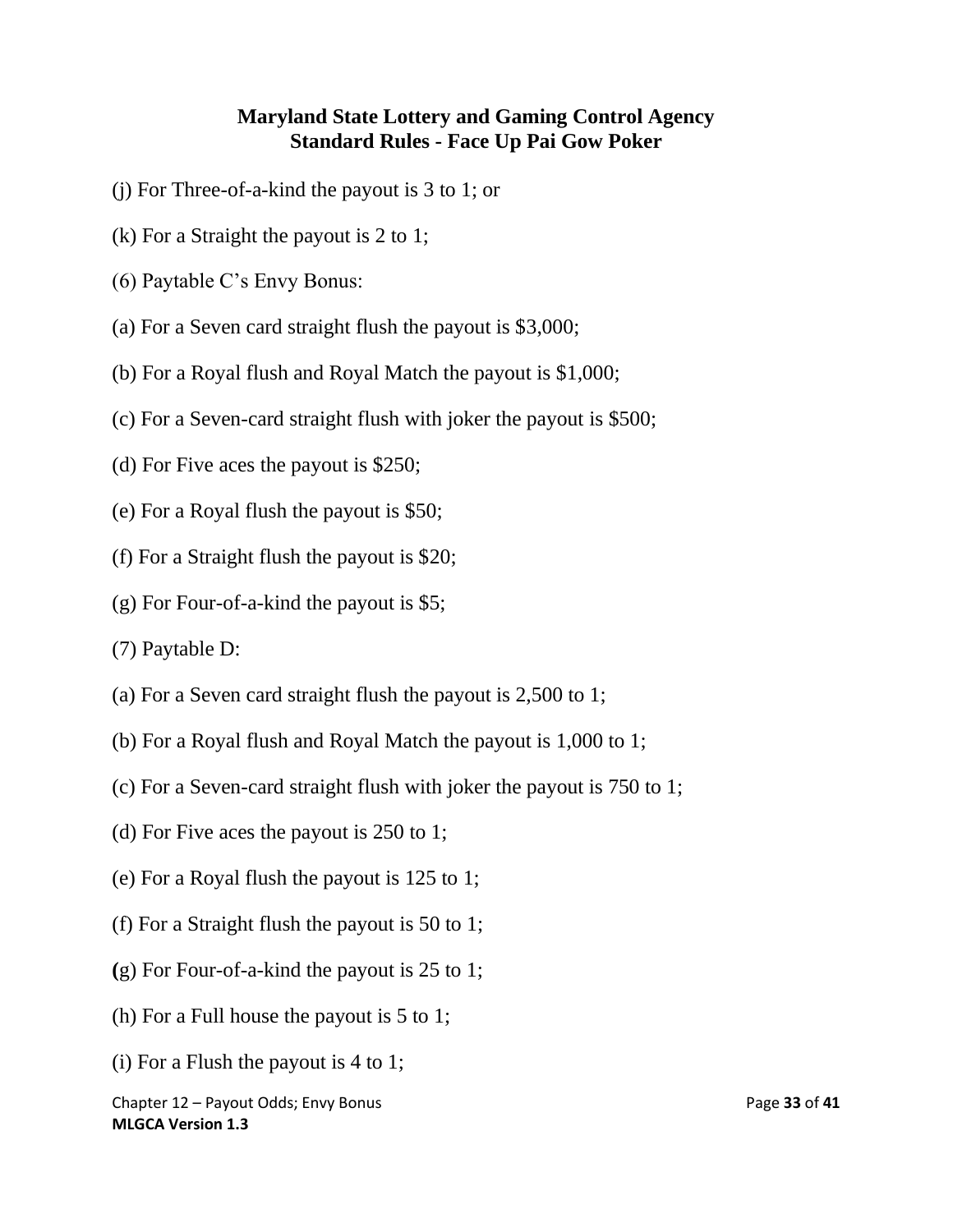- (j) For Three-of-a-kind the payout is 3 to 1; or
- (k) For a Straight the payout is 2 to 1;
- (8) Paytable D's Envy Bonus:
- (a) For a Seven card straight flush the payout is \$1,000;
- (b) For a Royal flush and Royal Match the payout is \$750;
- (c) For a Seven-card straight flush with joker the payout is \$250;
- (d) For Five aces the payout is \$100;
- (e) For a Royal flush the payout is \$50;
- (f) For a Straight flush the payout is \$20; or
- (g) For Four-of-a-kind the payout is \$5;
- (8) Paytable E:
- (a) For a Seven card straight flush the payout is 5,000 to 1;
- (b) For a Royal flush and Royal Match the payout is 1,000 to 1;
- (c) For a Seven-card straight flush with joker the payout is 500 to 1;
- (d) For Five aces the payout is 300 to 1;
- (e) For a Royal flush the payout is 110 to 1;
- (f) For a Straight flush the payout is 45 to 1;
- (g) For Four-of-a-kind the payout is 25 to 1;
- (h) For a Full house the payout is 5 to 1;
- (i) For a Flush the payout is 4 to 1;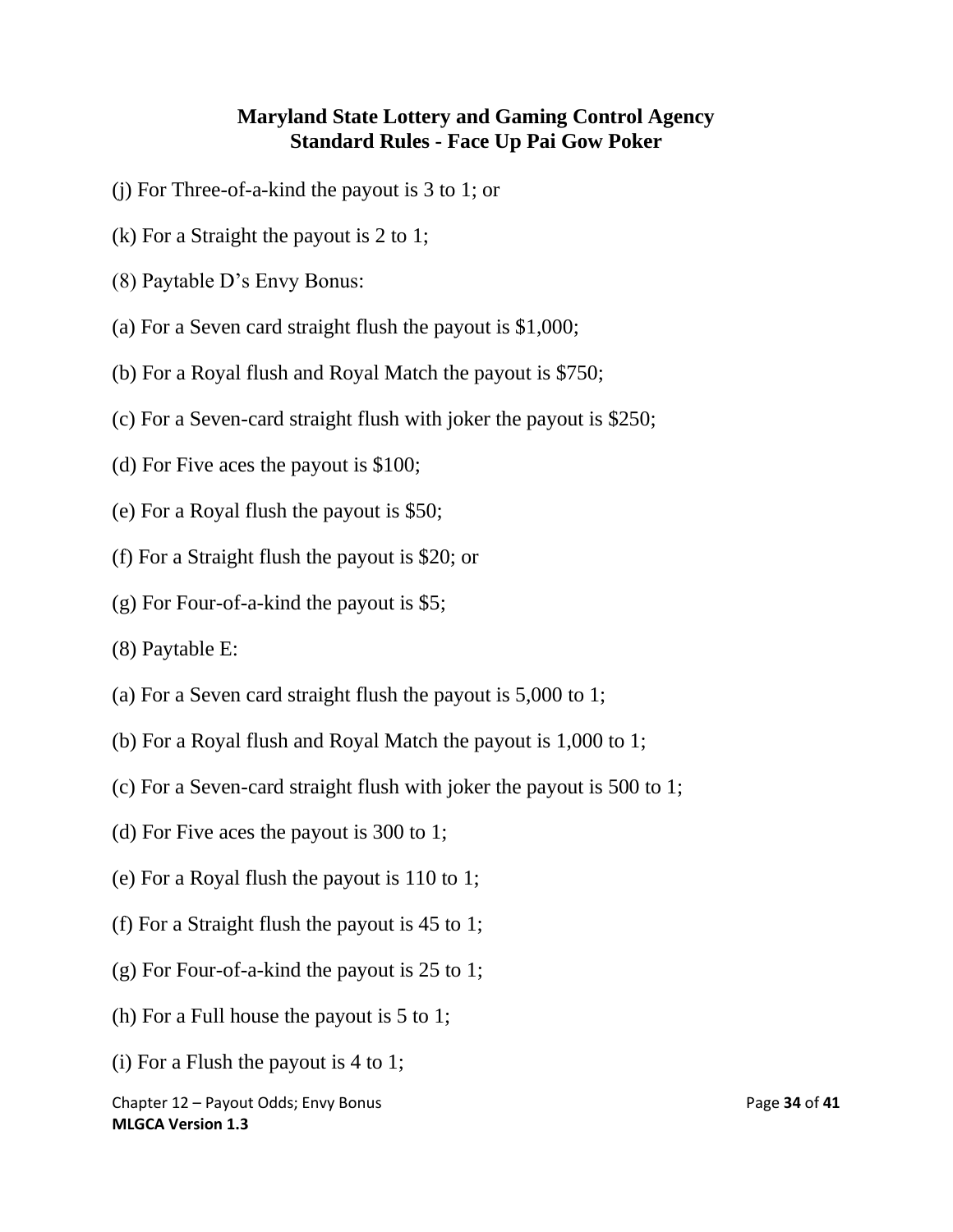- (j) For Three-of-a-kind the payout is 3 to 1; or
- (k) For a Straight the payout is 2 to 1;
- (9) Paytable E's Envy Bonus:
- (a) For a Seven card straight flush the payout is \$2,500;
- (b) For a Royal flush and Royal Match the payout is \$500;
- (c) For a Seven-card straight flush with joker the payout is \$250;
- (d) For Five aces the payout is \$150;
- (e) For a Royal flush the payout is \$55;
- (f) For a Straight flush the payout is \$25; or
- (g) For Four-of-a-kind the payout is \$6;
- (10) Paytable F:
- (a) For a Seven card straight flush the payout is 5,000 to 1;
- (b) For a Royal flush and Royal Match the payout is 2,000 to 1;
- (c) For a Seven-card straight flush with joker the payout is 1,000 to 1;
- (d) For Five aces the payout is 400 to 1;
- (e) For a Royal flush the payout is 150 to 1;
- (f) For a Straight flush the payout is 50 to 1;
- (g) For Four-of-a-kind the payout is 25 to 1;
- (h) For a Full house the payout is 5 to 1;
- (i) For a Flush the payout is 4 to 1;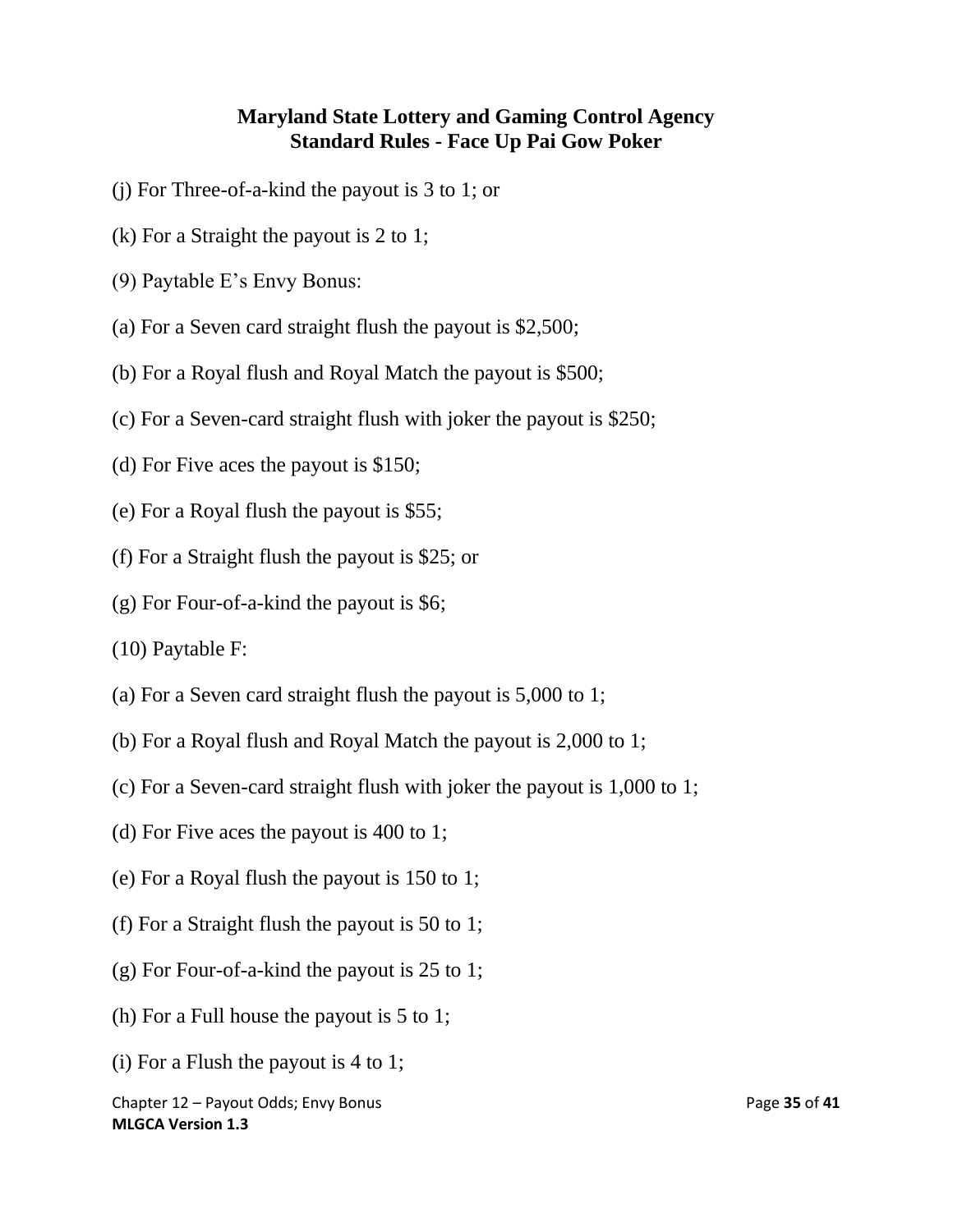- (j) For Three-of-a-kind the payout is 3 to 1; or
- (k) For a Straight the payout is 2 to 1;
- (11) Paytable F's Envy Bonus:
- (a) For a Seven card straight flush the payout is \$2,500;
- (b) For a Royal flush and Royal Match the payout is \$500;
- (c) For a Seven-card straight flush with joker the payout is \$250;
- (d) For Five aces the payout is \$150;
- (e) For a Royal flush the payout is \$55;
- (f) For a Straight flush the payout is \$25; or
- (g) For Four-of-a-kind the payout is \$6;
- (12) Paytable G:
- (a) For a Seven card straight flush the payout is 1,000 to 1;
- (b) For a Royal flush and Royal Match the payout is 750 to 1;
- (c) For a Seven-card straight flush with joker the payout is 500 to 1;
- (d) For Five aces the payout is 250 to 1;
- (e) For a Royal flush the payout is 150 to 1;
- (f) For a Straight flush the payout is 50 to 1;
- (g) For Four-of-a-kind the payout is 25 to 1;
- (h) For a Full house the payout is 5 to 1;
- (i) For a Flush the payout is 4 to 1;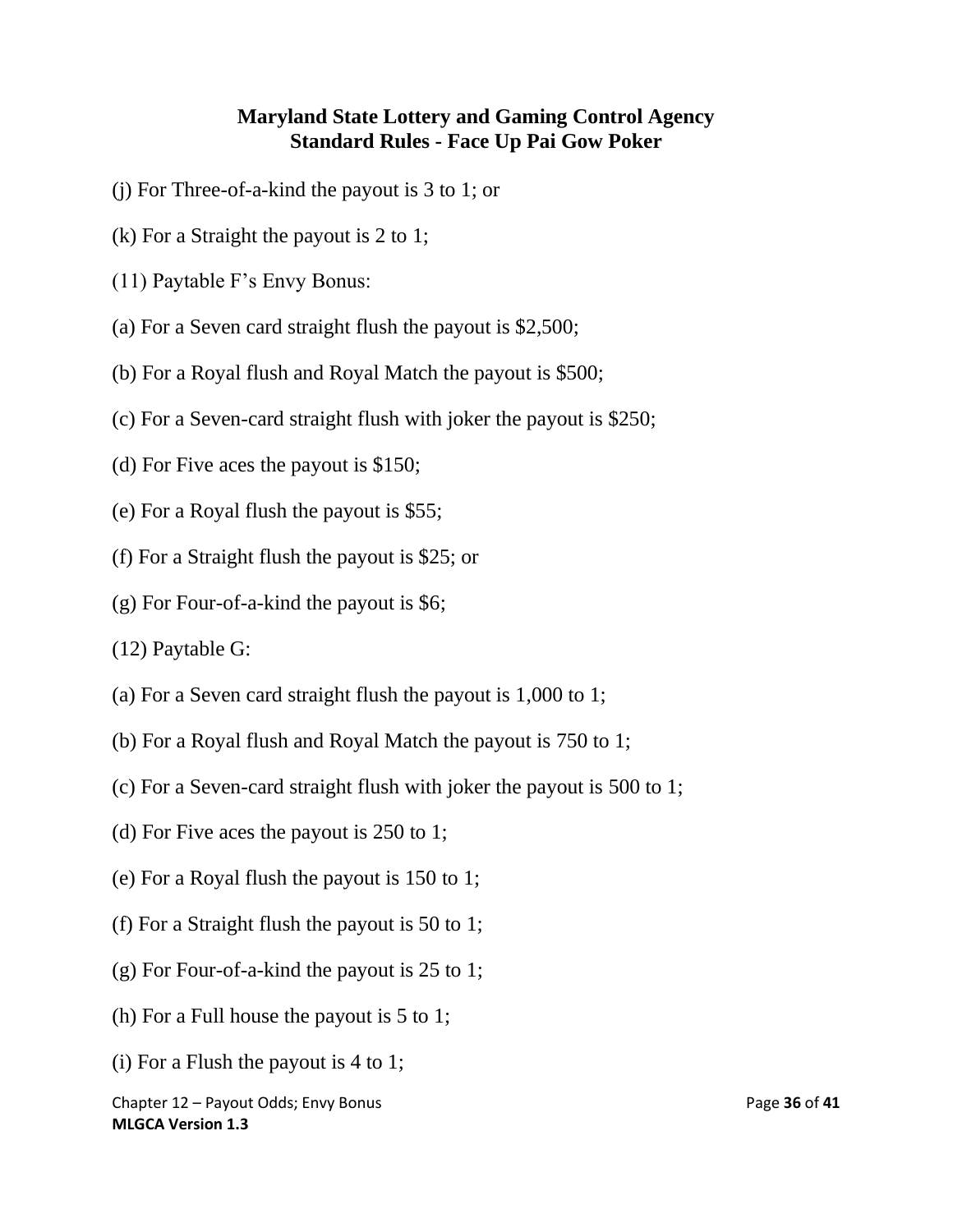- (j) For Three-of-a-kind the payout is 3 to 1;
- (k) For a Straight the payout is 2 to 1; or
- (l) For Three Pair the payout is a push;
- (13) Paytable G's Envy Bonus:
- (a) For a Seven card straight flush the payout is \$500;
- (b) For a Royal flush and Royal Match the payout is \$250;
- (c) For a Seven-card straight flush with joker the payout is \$150;
- (d) For Five aces the payout is \$100;
- (e) For a Royal flush the payout is \$50;
- (f) For a Straight flush the payout is \$20; or
- (g) For Four-of-a-kind the payout is \$5.
- E. If a facility operator offers the Progressive Payout Wager:

(1) The facility operator shall pay out a winning Progressive Payout Wager at the odds in the following paytables:

(2) Paytable A:

- (a) For Seven-card straight flush the payout is 100 percent;
- (b) For Five aces the payout is 10 percent;
- (c) For a Royal flush the payout is 500 for 1;
- (d) For a Straight flush the payout is 100 for 1;
- (e) For Four-of-a-kind the payout is 75 for 1; or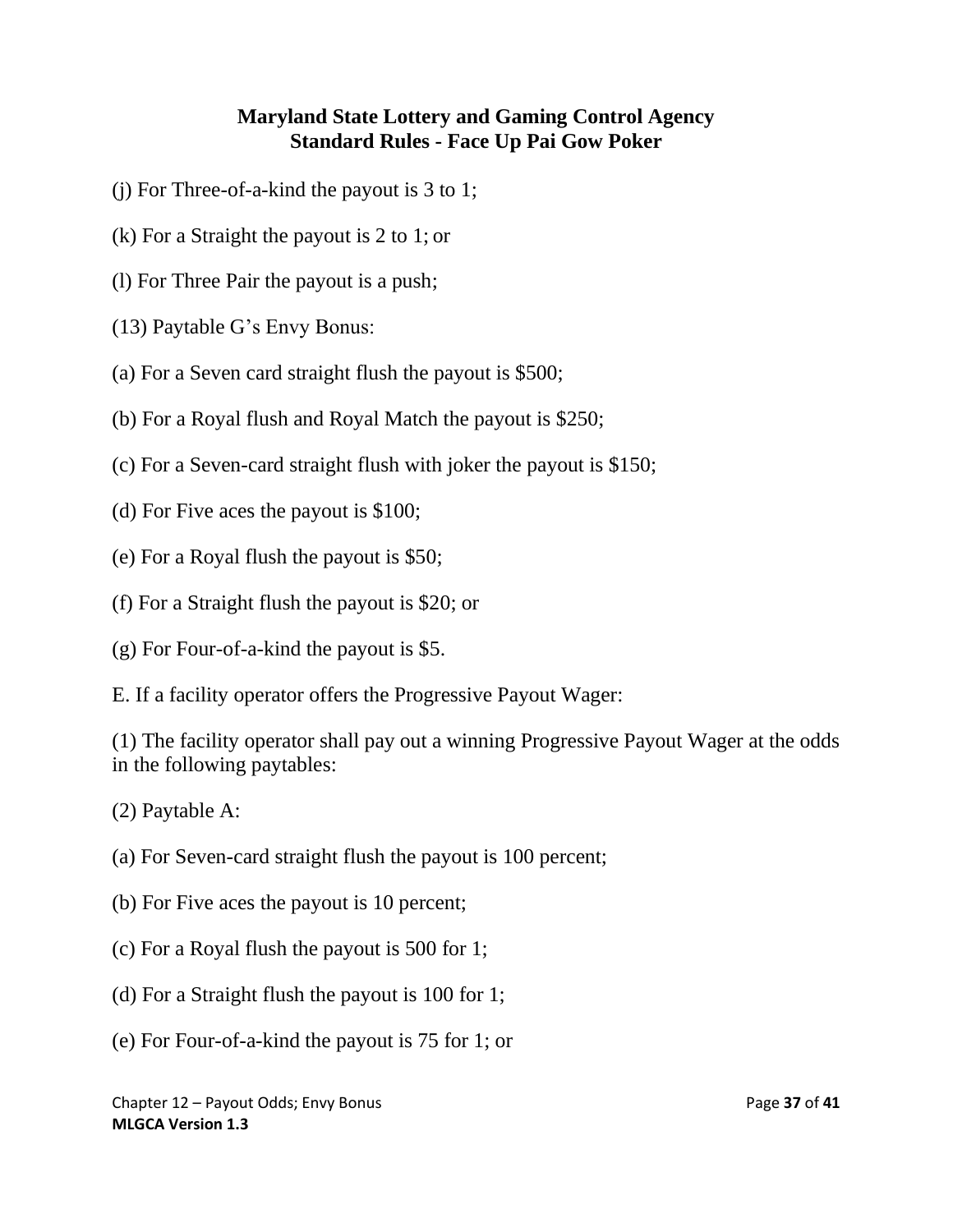- (f) For a Full house the payout is 4 for 1;
- (3) Paytable B:
- (a) For Seven-card straight flush the payout is 100 percent of the Major Progressive;
- (b) For Five aces the payout is 100 percent of the Minor Progressive;
- (c) For a Royal flush the payout is 500 for 1;
- (d) For a Straight flush the payout is 100 for 1;
- (e) For Four-of-a-kind the payout is 75 for 1; or
- (f) For a Full house the payout is 4 for 1;
- (4) Paytable C:
- (a) For Seven-card straight flush the payout is 100 percent of the Mega Progressive;
- (b) For Five aces the payout is 100 percent of the Major Progressive;
- (c) For a Royal flush the payout is 100 percent of the Minor Progressive;
- (d) For a Straight flush the payout is 100 for 1;
- (e) For Four-of-a-kind the payout is 75 for 1; or
- (f) For a Full house the payout is 4 for 1;
- (5) Paytable D:
- (a) For Seven-card straight flush the payout is 100 percent of the Mega Progressive;
- (b) For Five aces the payout is 100 percent of the Major Progressive;
- (c) For a Royal flush the payout is 100 percent of the Minor Progressive;
- (d) For a Straight flush the payout is 100 for 1;

Chapter 12 – Payout Odds; Envy Bonus **Page 38** of 41 **MLGCA Version 1.3**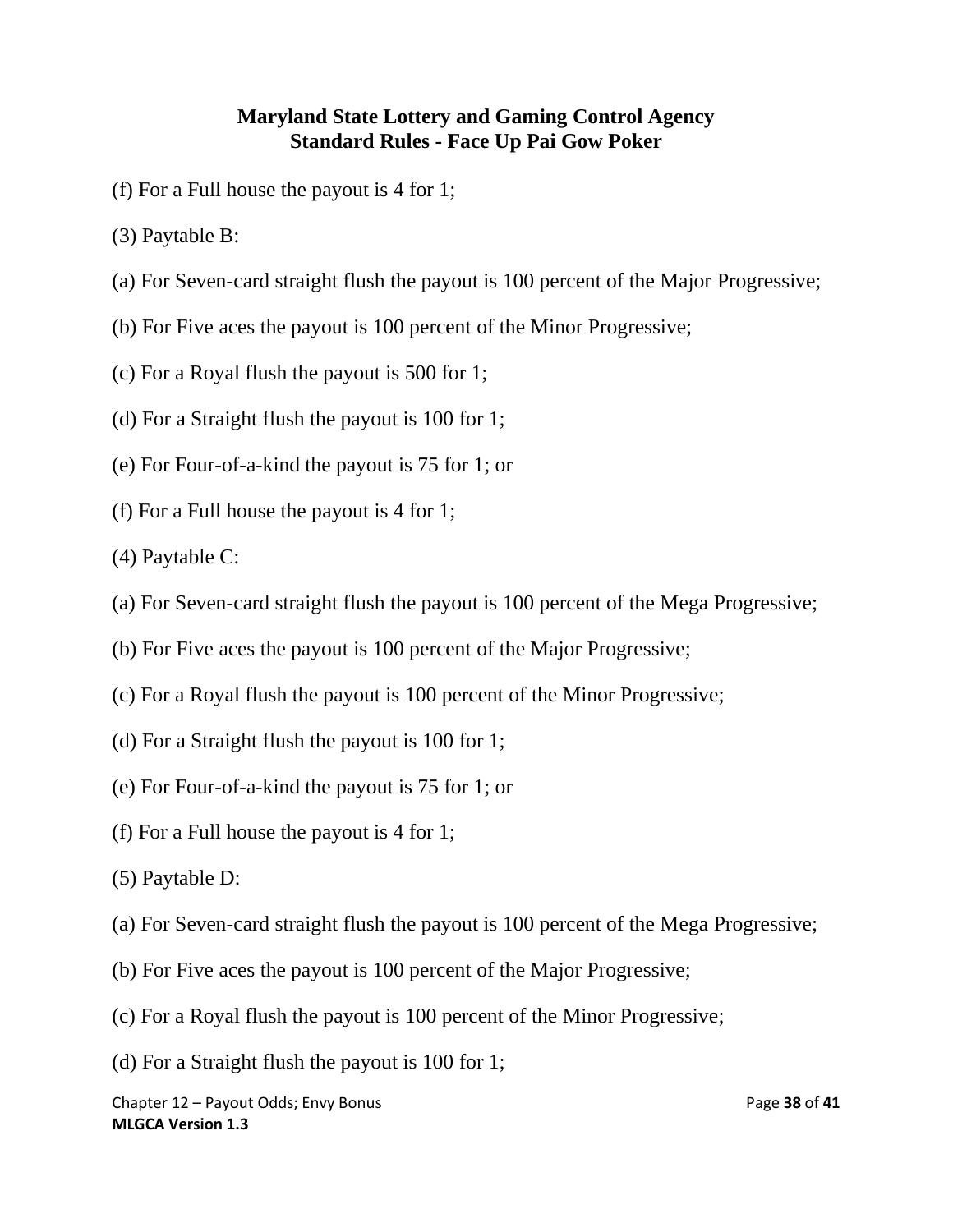- (e) For Four-of-a-kind the payout is 75 for 1; or
- (f) For a Full house the payout is 4 for 1;
- (6) The rate of progression for the meter used for the Progressive Wager; and
- (7) The initial and reset amount shall be:
- (a) Included in the facility operator's Rules Submission; and
- (b) At least \$10,000 for Paytable A;
- (c) At least \$10,000 and \$1,000 for Paytable B;
- (d) At least \$10,000, \$1,000, and \$500 for Paytable C; or
- (e) At least \$10,000, \$2,500, and \$1,000 for Paytable D;

(8) Regardless of the amount that was on the meter when the player placed the wager or when the dealer dealt the player's cards.

F. A facility operator shall pay a Winning Progressive Payout Wager the amount on the meter when it is the player's turn to be paid in accordance with Chapter  $11 -$ Procedure for Completing a Round of Play.

G. Notwithstanding the payout odds in §§B—E of this chapter, a facility operator may, in its Rules Submission, establish a maximum amount that is payable to a player on a single hand.

(1) The maximum payout amount shall be the greater of:

(a) \$50,000; or

(b) The maximum amount that a player could win per round when betting the minimum permissible wager.

(2) A maximum payout limit established by a facility operator may not apply to Envy Bonus payouts.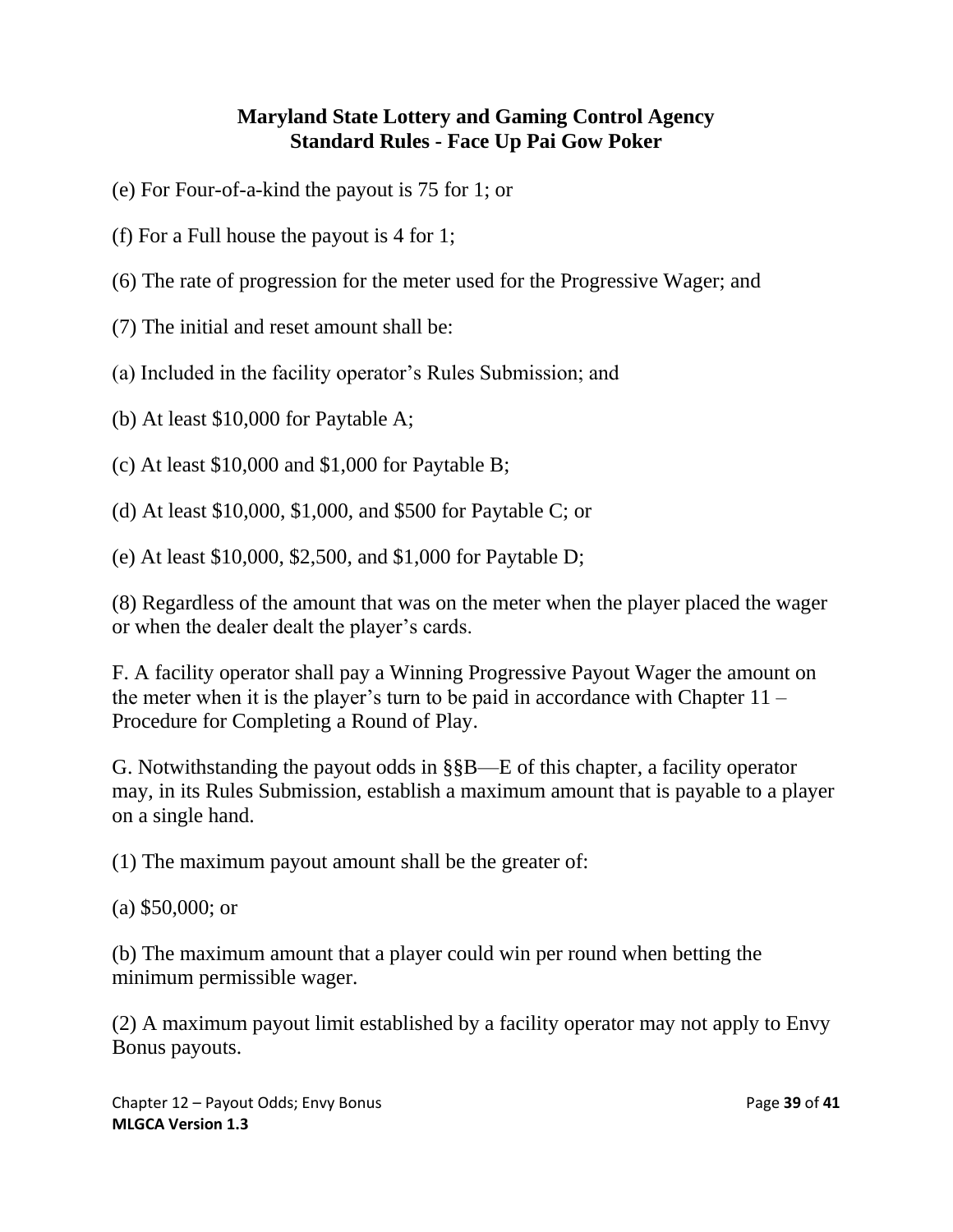### <span id="page-39-0"></span>**Chapter 13 - Irregularities.**

A. A dealer shall call a "no roll" and re-shake the dice if the dealer uncovers the Face Up Pai Gow Poker shaker, and

(1) All three dice do not land flat on the bottom of the shaker; or

(2) A die falls out of the shaker.

B. If a dealer incorrectly totals the dice and deals the first card to the wrong position, all hands are void and the dealer shall return all wagers shall be returned to the players and reshuffle the cards.

C. If the dealer exposes any of the cards dealt to a player, the player may void the hand and decide, without looking at the unexposed cards, whether to play out the hand or to void the hand.

D. If a card in the dealer's is exposed, all hands are void.

E. A card that is found face up in the shoe or the deck while the cards are being dealt may not be used in that round of play and shall be placed in the discard rack.

F. If more than one card is found face up in the shoe or the deck during the dealing of the cards, all hands are void, and the dealer shall return all wagers to the players and reshuffle the cards.

G. A card drawn in error without its face being exposed shall be used as though it were the next card from the shoe.

H. If a player or the dealer is dealt an incorrect number of cards, all hands are void, and the dealer shall return all wagers to the players and reshuffle the cards.

I. If the dealer or the bank does not set its hands in the manner in which the facility operator requires the hands of the dealer to be set, the hands shall be reset in accordance with the facility operator's Rules Submission and the round of play shall be completed.